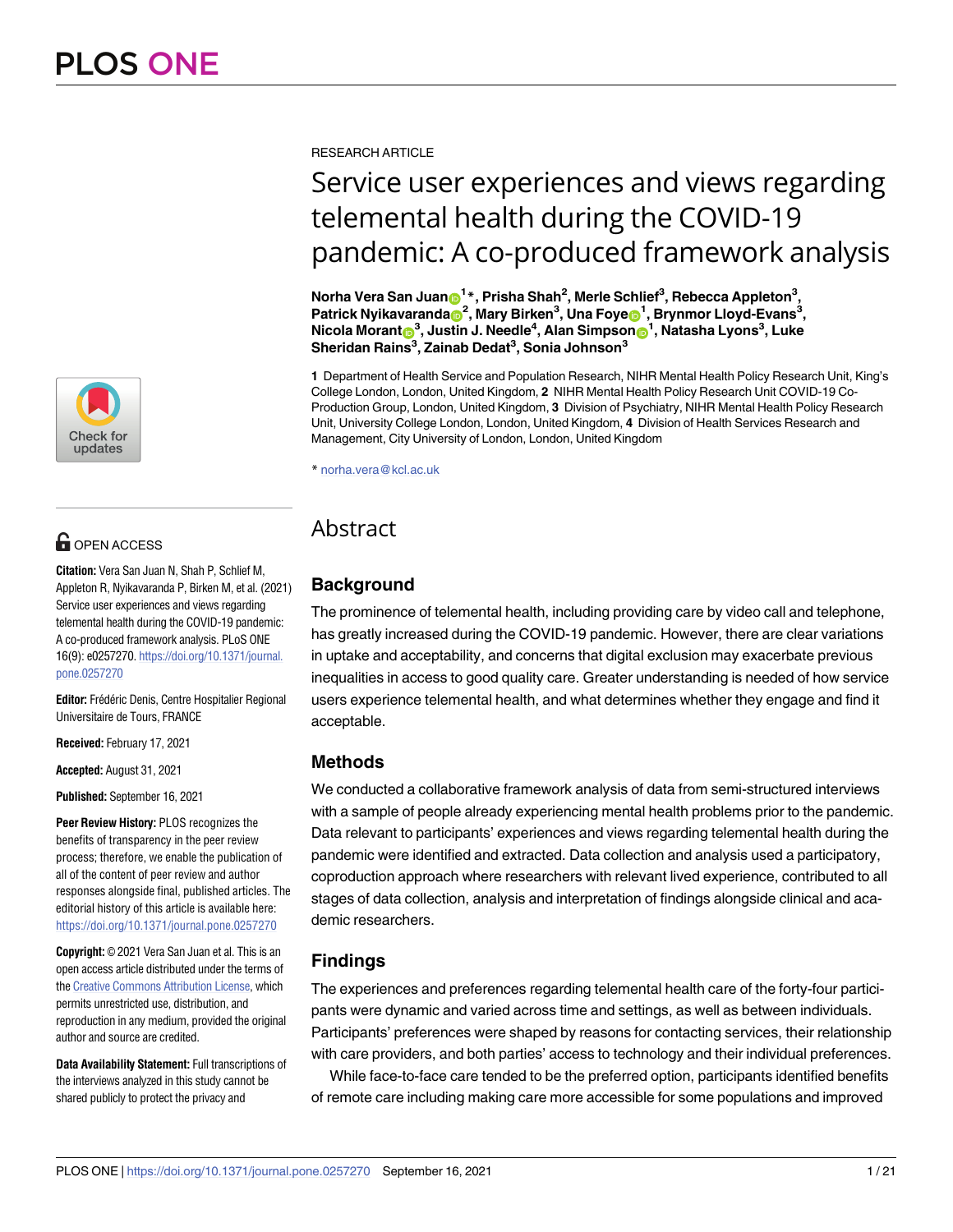<span id="page-1-0"></span>anonymity of participants. If you wish to obtain access to this data, please contact the UCL ethics committee on [ethics@ucl.ac.uk](mailto:ethics@ucl.ac.uk) and/or the corresponding author.

**Funding:** This paper presents independent research commissioned and funded by the National Institute for Health Research (NIHR) Policy Research Programme, conducted by the NIHR Policy Research Unit (PRU) in Mental Health. [https://www.nihr.ac.uk/explore-nihr/funding](https://www.nihr.ac.uk/explore-nihr/funding-programmes/policy-research.htm)[programmes/policy-research.htm](https://www.nihr.ac.uk/explore-nihr/funding-programmes/policy-research.htm) The views expressed are those of the authors and not necessarily those of the NIHR, the Department of Health and social care, or its arm's length bodies or other government departments

**Competing interests:** The authors have declared that no competing interests exist.

efficiency for functional appointments such as prescription reviews. Participants highlighted important challenges related to safety and privacy in online settings, and gave examples of good remote care strategies they had experienced, including services scheduling regular phone calls and developing guidelines about how to access remote care tools.

#### **Discussion**

Participants in our study have highlighted advantages of telemental health care, as well as significant limitations that risk hindering mental health support and exacerbate inequalities in access to services. Some of these limitations are seen as potentially removable, for example through staff training or better digital access for staff or service users. Others indicate a need to maintain traditional face-to-face contact at least for some appointments. There is a clear need for care to be flexible and individualised to service user circumstances and preferences. Further research is needed on ways of minimising digital exclusion and of supporting staff in making effective and collaborative use of relevant technologies.

#### **Introduction**

Telehealth has been a primary approach internationally for maintaining health care during the COVID-19 pandemic  $[1, 2]$  $[1, 2]$  $[1, 2]$  $[1, 2]$ . The UK implemented personal distancing measures on the 16<sup>th</sup> of March, 2020, and National Health Service (NHS) mental health care providers responded with extensive adoption of telemental health, including video calls and phone calls, to maintain service delivery in conditions of lockdown, and then subsequently with social distancing measures in place. Telemental health adoption was somewhat piecemeal, with policies and platforms varying between services and provider Trusts, but most community services shifted to a majority of patient contacts being remote, but with some face-to-face contact continued where deemed essential, especially in crisis care settings (7) Huge increases in remote patient consultations have subsequently been seen in NHS primary care and mental health settings with a surge in patients' uptake of remote health services, including registrations for the NHS App, NHS login and e-prescription services [\[3,](#page-18-0) [4\]](#page-18-0). As the pandemic continues, mental health services have faced severe disruption, with increased demand alongside reductions in capacity and infection control requirements [\[5](#page-18-0), [6](#page-18-0)]. It is in this context that the rapid and widespread adoption of remote delivery of mental health services (telemental health) has been central to maintaining assessment, treatment and support in community, hospital and residential settings [\[2,](#page-18-0) [7\]](#page-18-0).

Telehealth has been defined as "the delivery of health-related services and information via telecommunications technologies in the support of patient care, administrative activities, and health education" [[8\]](#page-18-0). Before the pandemic, numerous research studies found evidence of telemental health effectiveness in reducing treatment gaps and improving access to care across a wide range of populations, settings and conditions  $[9-15]$  $[9-15]$  $[9-15]$  $[9-15]$  $[9-15]$ . Overall, the evidence suggests that synchronous modalities such as videoconferencing have appeared comparable, or better, in research contexts than face-to-face delivery in terms of quality of care, reliability of clinical assessments and treatment outcomes and adherence [\[10,](#page-18-0) [16–18](#page-19-0)]. The attitudes of clinicians who have experienced synchronous telemental health in research settings also appear to be largely positive, with professionals finding it both effective and acceptable [\[19\]](#page-19-0). There is also positive health economic evidence, with several studies suggesting telemental health is no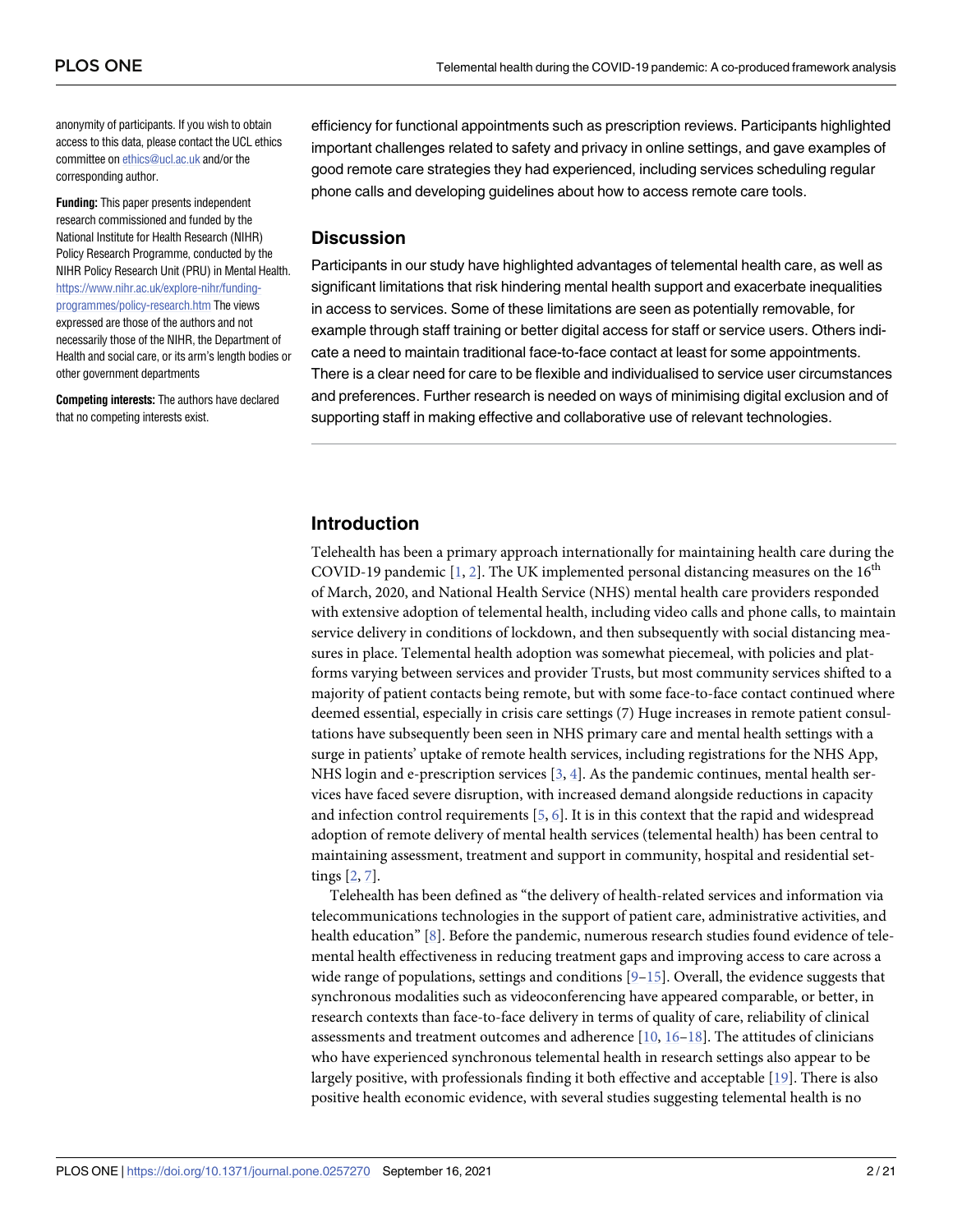<span id="page-2-0"></span>more expensive than face-to-face delivery and tends to be more cost-effective [\[17\]](#page-19-0). The use of remote consultations appears to be welcomed by many service users, who find it as satisfactory as face-to-face alternatives  $[2, 15, 20, 21]$  $[2, 15, 20, 21]$  $[2, 15, 20, 21]$  $[2, 15, 20, 21]$  $[2, 15, 20, 21]$  $[2, 15, 20, 21]$  $[2, 15, 20, 21]$ , and in some cases preferable  $[22]$ , even where they have initial reservations or limited experience of using computers [\[23\]](#page-19-0). However, studies assessing telemental health care tend to report small-scale and carefully planned interventions with volunteer participants, rather than large-scale emergency implementations, as in the current crisis [[21](#page-19-0)].

The rapid, highly variable and often piecemeal adoption of telemental health modalities during the pandemic [\[7\]](#page-18-0) has highlighted a range of very significant challenges, risks and implementation barriers. These include deterioration in the quality of care received by service users with certain mental health conditions; digital exclusion of those with limited technological access or expertise, or those facing significant social disadvantage, potentially exacerbating inequalities that already exist; lack of technological infrastructure and clear protocols within services; difficulty in establishing and maintaining therapeutic relationships; problems with conducting high quality assessments; and service users who lack private space or find participating in sometimes intimate and distressing discussions at home intrusive [\[2,](#page-18-0) [24–26\]](#page-19-0). A range of other ethical, regulatory, technological, cultural and organisational barriers to wider implementation of telemental health and its integration with routine face-to-face care have also been identified, both before and during the pandemic [\[17,](#page-19-0) [27–30](#page-19-0)].

Following the rapid shift to remote care during the pandemic, many policy makers, service planners, mental health professionals and service users have advocated for further evidence to inform the continued use of these technologies in the longer term  $[7, 31–33]$  $[7, 31–33]$  $[7, 31–33]$  $[7, 31–33]$  $[7, 31–33]$  $[7, 31–33]$  $[7, 31–33]$ . In order to achieve and sustain effective, integrated and acceptable implementation of telemental health approaches, and to identify the situations for which these are not appropriate, we need to understand how to optimise remote healthcare with a population that presents unique relational challenges associated with mental distress. This requires a nuanced understanding of the impacts of the rapid shift towards telemental health on clinical practice, quality and safety of care, equitable access to services, and the experiences of service users, carers and staff.

The current study focuses on the experiences of mental health service users already living with mental health conditions prior to the pandemic. While people already living with and receiving care for mental health problems have been active in writing personal accounts of the pandemic [\[2\]](#page-18-0), few studies have systematically explored their experiences [\[26\]](#page-19-0). We report on a rapid collaborative framework analysis of service user interview data on views and experiences of telemental health during the pandemic, focusing especially on the following research questions:

- a. What are the experiences, from a service user perspective, of the switch to telemental health care?
- b. Which factors facilitate or impede people engaging with remote contact?
- c. What are the advantages and disadvantages of specific remote care tools, in different setting and for different populations?
- d. How do service users envisage the future for remote interactions in mental health services?

#### **Methods**

Our study is a collaborative framework analysis [[34](#page-20-0), [35](#page-20-0)] of relevant material from interviews with people with pre-existing mental health conditions conducted as part of a broader study exploring loneliness and mental health during the COVID-19 pandemic [\[26\]](#page-19-0).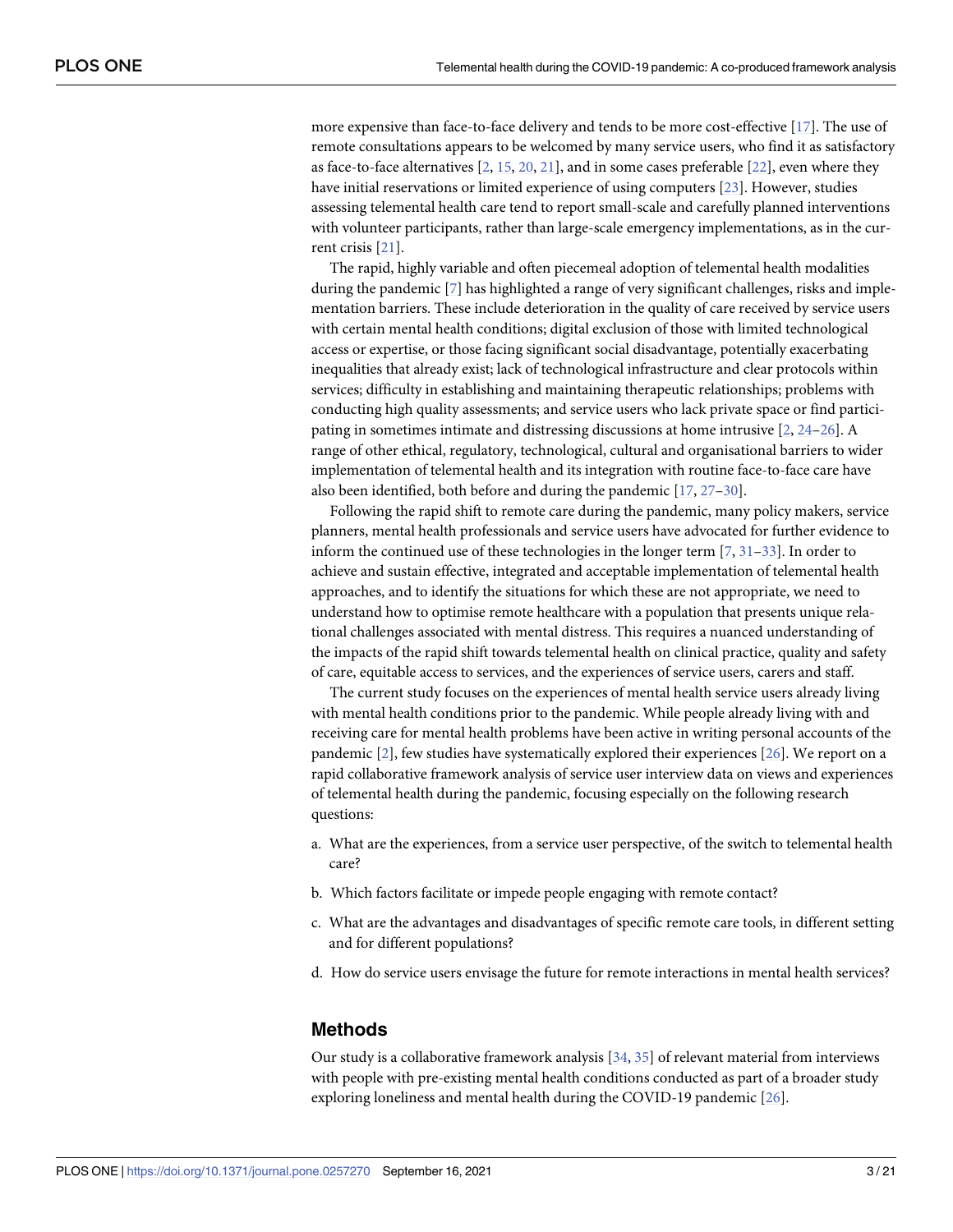<span id="page-3-0"></span>Ethical approval was obtained from the UCL Research Ethics Committee on 19/12/2019 (ref: 15249/001) and an amended topic guide covering experiences of COVID-19, including telemental health, was approved on 14/08/2020. This paper reports findings from the second wave of interviews which took place in September-October 2020.

Both the data collection and the current analysis used a participatory, coproduction approach [[36](#page-20-0)]. The research team included mental health service researchers, lived experience researchers (LERs) with personal experience of using mental health services and/or supporting others who do, and mental health clinicians, many with two or more of these roles. We conducted weekly team meetings to discuss the analysis methods and results, and collectively wrote this paper.

This work is part of the National Institute for Health Research Mental Health Policy Research Unit's programme in response to the COVID-19 pandemic, agreed in discussion with policy makers including Department of Health and Social Care and NHS England officials.

#### **Sampling and recruitment strategy**

Initial recruitment took place between  $7<sup>th</sup>$  May and  $8<sup>th</sup>$  July 2020. We included adults living in the UK who identified as having had experiences of mental health difficulties that had begun prior to the pandemic. We recruited conducted via relevant community and voluntary sector organisations and networks, and via social media, with support from the Mental Elf blogger. In this paper we report findings from the second of two waves of interviews which was conducted in September-October 2020: this second interview included detailed questions about telemental health, as it was identified as a high priority area for data collection following discussions with policy makers and other stakeholders.

Purposive sampling, reflecting characteristics relevant to the research questions, guided participant selection (diagnosis, use of mental health services, gender, ethnicity, sexual orientation, and rural/urban setting). We reviewed our sample during recruitment and implemented targeted strategies to ensure diversity, such as approaching organisations with a specific remit to work with Black and Minority Ethnic communities and the use of targeted recruitment materials in an attempt to increase participation amongst these communities.

Potential participants were sent an information sheet and given the chance to ask questions, then formal consent was taken and recorded before the interview. Those who gave informed consent and participated in an initial interview were approached again approximately three months later and asked if they would like to take part in a follow-up interview. Participants gave audio-recorded verbal informed consent to being interviewed a second time.

#### **Data collection**

Interviews were conducted by a team of LERs, including PS, PN and BC and KM (lived experience commentary authors, see  $Box 1$  $Box 1$ ), using videoconferencing or freephone options within the Microsoft Teams application. A second study researcher was present to support recording and save the interview in password protected university folders. Consent was audio-recorded before the interview. Interview audio files were then transcribed verbatim by a transcription company and all personal identifiers were removed for analysis.

Interviewers were generally paired with the same interviewee for the first and second wave of interviews. Other than this, there was no relationship between interviewers and interviewees prior to the interview and they corresponded only in order to arrange a time for the interview and answer any questions about the study. University researchers provided training for interviewers on the practicalities of conducting interviews on Microsoft Teams, obtaining verbal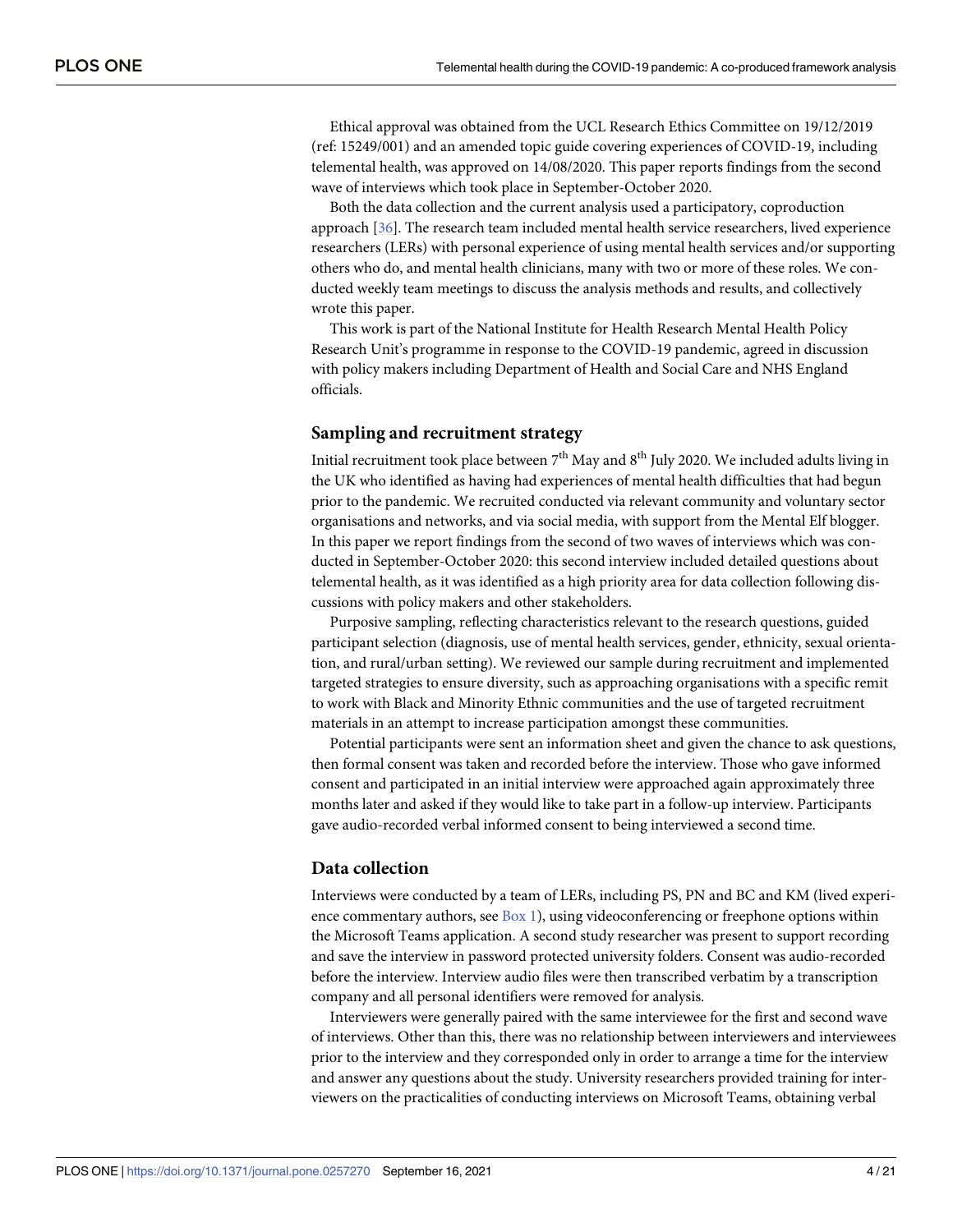#### <span id="page-4-0"></span>Box 1. Lived experience commentary written by Beverley Chipp and Karen Machin on 24/01/2021

Our commentary encompasses observations from several Lived Experience Researchers. Common concerns were exclusion and choice. Person-centred care means everyone should be offered choices about whether to accept digital options, with shared decisionmaking, regularly reviewed without assumptions.

Interviews commenced at a point in the pandemic when there were few alternatives for support. Gratitude for any contact under the circumstances, and satisfaction within this context should not be used to justify any narrowing of choice in future provision.

The rapid adoption of digital shows how swiftly services can change, but any longerterm future policy should avoid making remote consultations a default option. We hear concerns that decisions are driven by budgetary, particularly estates, considerations, and that clients' needs may be secondary, with requirements to meet certain criteria before face-to-face options are offered. Hidden costs such as clinician time lost addressing technical challenges remain unaddressed.

Future research is urgently needed on safety and risks of video calls, particularly with group-work addressing self-injurious events impacting on others, and complexities of support. The quality of therapeutic relationships should also be considered. Choice, including how it is supported and encouraged, needs scrutiny. Hybrid approaches could be explored. The needs of people who are digitally excluded and consequently unable to take part in this study need to be understood. Initiatives should not exacerbate existing digital inequalities such as incompatibility with assistive technologies, poor Wi-Fi in residential facilities or inequalities considered under the Equalities Act.

Co-produced research can bring insights into emerging experiences from a grass-roots level. For example, community and peer support is under-represented in this paper, which focuses more closely on statutory services provision and existing literature emphasising 'psychotherapy' and 'treatment', whereas many people relied upon and provided support for their community over the pandemic. Survivor/service user led research may start with different questions ensuring studies are ahead of the curve at times when agile responses are required for unprecedented situations.

informed consent, dealing with distress and content of topic guide through a 2-hour online workshop. Additionally, a weekly peer-facilitated reflective space provided LERs with emotional support and space to discuss the research process.

Interviews were guided by a semi-structured interview schedule (see S1 [Appendix](#page-17-0)). A previous study on loneliness, emerging literature on COVID-19 and mental health [\[2,](#page-18-0) [7\]](#page-18-0), and lived experience within the research team informed the topic guide. It included a detailed exploration of experiences and views about remote contacts and questions relating to acceptability, preference (current and future), and differential experiences across modalities and clinical settings.

#### **Analysis**

We conducted a two-stage collaborative framework analysis [[34](#page-20-0), [35](#page-20-0)]. This was an iterative approach with team discussions, including LERs, clinicians, and researchers at each stage to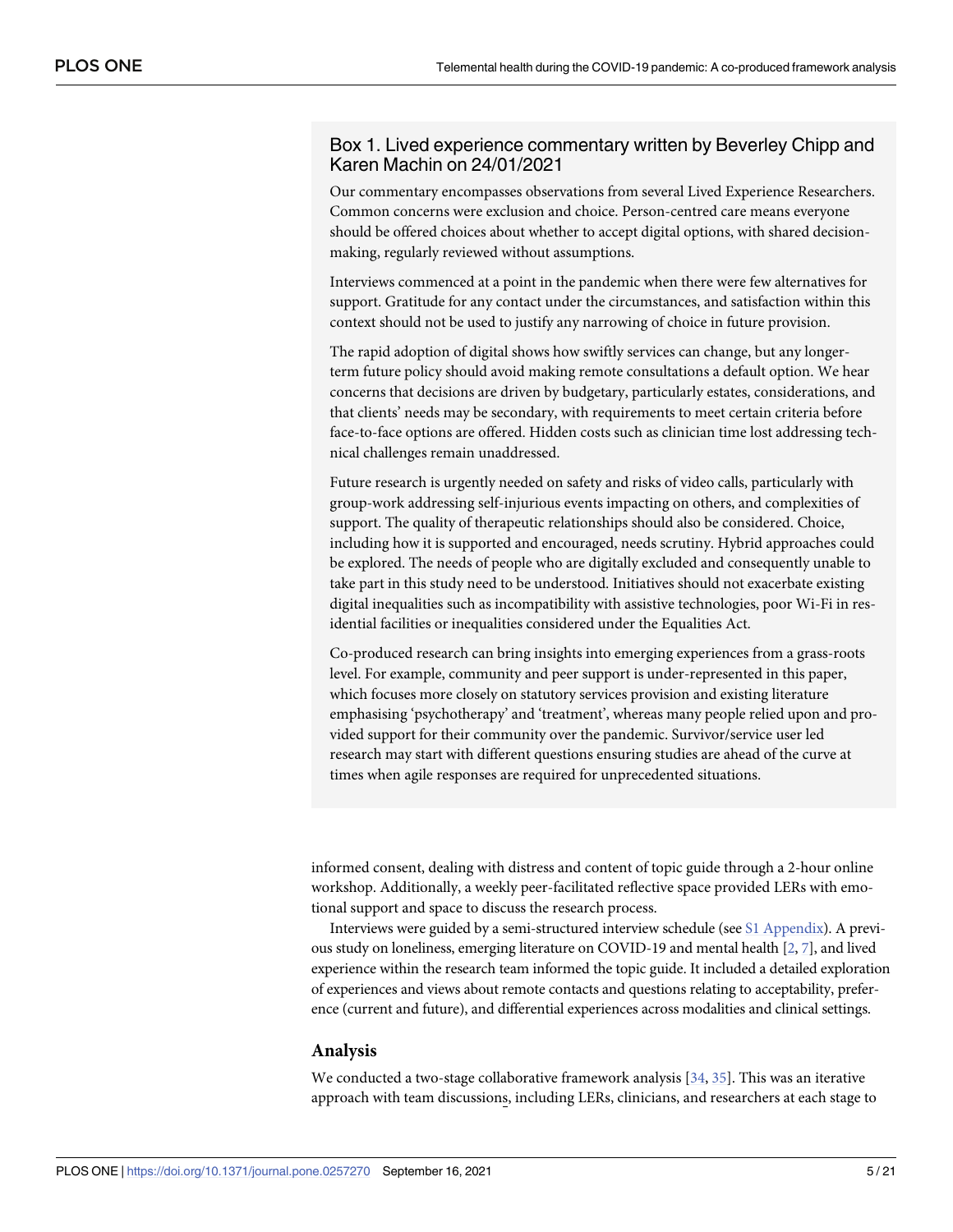<span id="page-5-0"></span>enhance reflexivity and develop consensus on coding approaches and development of themes/ topics.

In the first stage, interview data relevant to the research question was selectively extracted and indexed. We identified data from the interviews which referred to service users' experiences and perceptions of telemental health care, including data relating to:

- a. Remote provision of support through video-calls, phone and any messaging means.
- b. Support provided by, or facilitated by, any organisation (NHS, social services, voluntary sector or community organisation, excluding unmediated support such as apps).
- c. Support provided by both paid staff and volunteers, including peers (but excluding entirely informal support provided, for example, by family and friends)

For this data extraction, a set of broad categories/codes relevant to telemental health care was developed through iterative team discussions. These categories were based on preliminary data screening, interviewers' familiarity with the data, and our and other groups' previous work on this topic. In this way, we generated a thematic coding framework which included deductively and inductively derived categories. A data extraction form was developed using Opinio [\[37\]](#page-20-0) and an initial set of five interviews was coded to assess the specificity and adequate fit of the categories to the data. Based on this initial test, the coding book was refined through group discussion, and RA, PN, MS, PS, MB, UF, NL and LSR proceeded to index interview data under the pertinent categories. An "other" category was included to index relevant data that did not fit in any of the existing categories. The full list of categories is presented in [Table](#page-6-0) 1.

At a second analysis stage, a smaller group of researchers (RA, PN, PS, MS and NV) reviewed the data collected within each category and synthesised the key emerging topics/ themes. Emerging themes were identified through iterative cycles of group discussion and returning to the data, and related themes were grouped under headings/dimensions until a refined coding framework was developed. Codes were mapped across the data to report on variations between respondents. The results were then shared and discussed with the broader research team, giving each member a chance to reflect on key topics and assess whether the refined set of codes encompassed all the relevant data. Following this discussion, the smaller group of researchers further refined the results and selected quotes from interview transcripts.

#### **Results**

#### **Sample**

Of the forty-nine people who participated in the first wave of interviews and agreed to take part in a follow-up interview, one did not take part due to work/home demands, one preferred not to take part, and three could not be reached. Forty-four participants took part in the follow-up interviews analysed in this study. The interviews took place between 1st September and  $14<sup>th</sup>$  October 2020. A majority of the sample was female (N = 28, 63%), aged between 26– 55 years ( $N = 33, 75\%$ ), and living in urban settings ( $N = 35, 80\%$ ) across England. The main ethnic groups were White/White British ( $N = 28, 63\%$ ), Black/Black British ( $N = 6, 14\%$ ), and Asian/Asian British ( $N = 6$ , 14%). The majority ( $N = 33, 75%$ ) reported current or recent mental health service use (this was during periods of lockdown or social distance regulations in the UK in 2020), mainly of NHS community mental health services ( $N = 22, 50\%$ ). [Table](#page-6-0) 1 presents further characteristics of the participants.

We report emerging topics under four headings: (1) *Varying settings for telemental health*, (2) *What works for whom*: *experiences and preferences*, (3) *Patient safety and privacy*, and (4)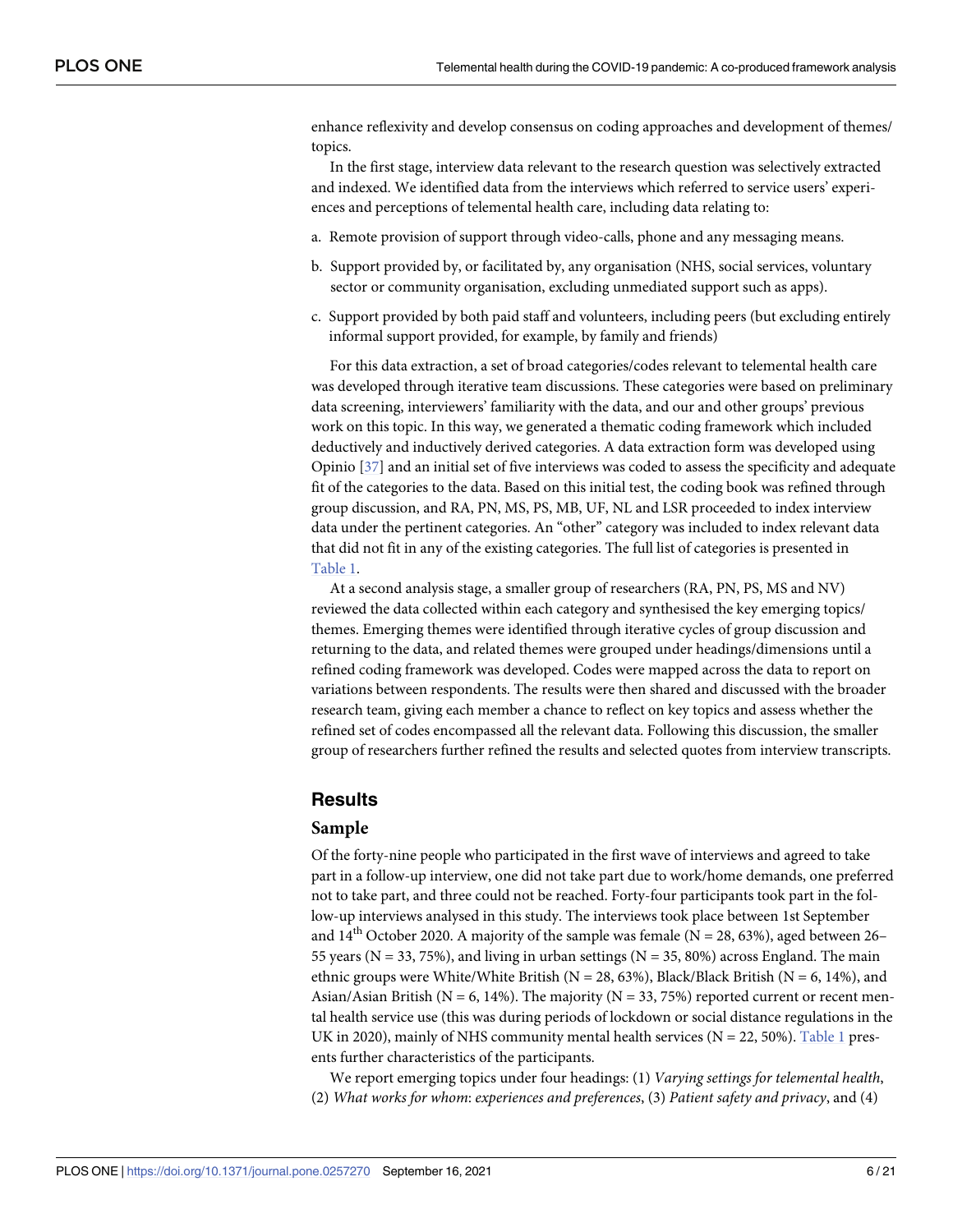| Characteristic          | Category                                                          | Number (%) |
|-------------------------|-------------------------------------------------------------------|------------|
| Gender                  | Female                                                            | 32 (73%)   |
|                         | Male                                                              | 12 (27%)   |
| Age                     | $18 - 25$                                                         | 3(7%)      |
|                         | $26 - 35$                                                         | 14 (32%)   |
|                         | $36 - 45$                                                         | 13 (29%)   |
|                         | $46 - 55$                                                         | 6(14%)     |
|                         | $56 - 65$                                                         | 3(7%)      |
|                         | $66 - 75$                                                         | 3 (7%)     |
|                         | Information not available                                         | 2(4%)      |
| Ethnicity               | White British                                                     | 24 (54%)   |
|                         | White Other                                                       | 4 (9%)     |
|                         | Mixed/Multiple Ethnic Groups                                      | 3(7%)      |
|                         | Asian/Asian British                                               | 6 (14%)    |
|                         | Black/Black British                                               | 6 (14%)    |
|                         | Other Ethnic Group                                                | 1(2%)      |
| Sexuality               | LGBTQI <sup>1</sup>                                               | 8(18%)     |
|                         | Heterosexual                                                      | 30 (68%)   |
|                         | Prefer not to answer or information not available                 | 6(14%)     |
| Region of UK            | North (North East, North West, Yorkshire and Humber)              | 8(18%)     |
|                         | Midlands (West Midlands, East Midlands)                           | 5 (11.5%)  |
|                         | South (South East, South West and East of England)                | 5(11.5%)   |
|                         | London                                                            | 25 (57%)   |
|                         | Wales                                                             | 1(2%)      |
| Urban/Rural Location    | City                                                              | 35 (80%)   |
|                         | Town                                                              | 8 (18%)    |
|                         | Village                                                           | 1(2%)      |
| Living Situation        | Lives alone                                                       | 21(48%)    |
|                         | Lives with parent                                                 | 3 (7%)     |
|                         | Lives with partner                                                | 8 (18%)    |
|                         | Lives with partner and child                                      | 1(2%)      |
|                         | Lives with child                                                  | 2 (5%)     |
|                         | Lives with parents and siblings                                   | 3(7%)      |
|                         | Lives with partner and carer                                      | 1(2%)      |
|                         | Lives with parent, partner and child and brother and family.      | 1(2%)      |
|                         | Lives in shared accommodation                                     | 3(7%)      |
|                         | Lives in mental health specific accommodation for homeless people | 1(2%)      |
| Self-Reported diagnosis | <b>Personality Disorders</b>                                      | 6(14%)     |
|                         | Mood Disorders (Depression, Anxiety, PTSD)                        | 20 (45%)   |
|                         | Bi-polar Disorder                                                 | $5(11\%)$  |
|                         | Schizophrenia/Psychosis                                           | 6 (14%)    |
|                         | Other (addictions, suicidal thoughts, OCD)                        | 3(7%)      |
|                         | Not stated                                                        | 10(23%)    |

<span id="page-6-0"></span>**[Table](#page-5-0) 1. Characteristics of participants (n = 44).**

*Note*. All characteristics were self-defined. LGBTQI included: Gay (n = 1), Lesbian (n = 1) Bisexual (n = 5) Pansexual  $(n = 1)$ .

<https://doi.org/10.1371/journal.pone.0257270.t001>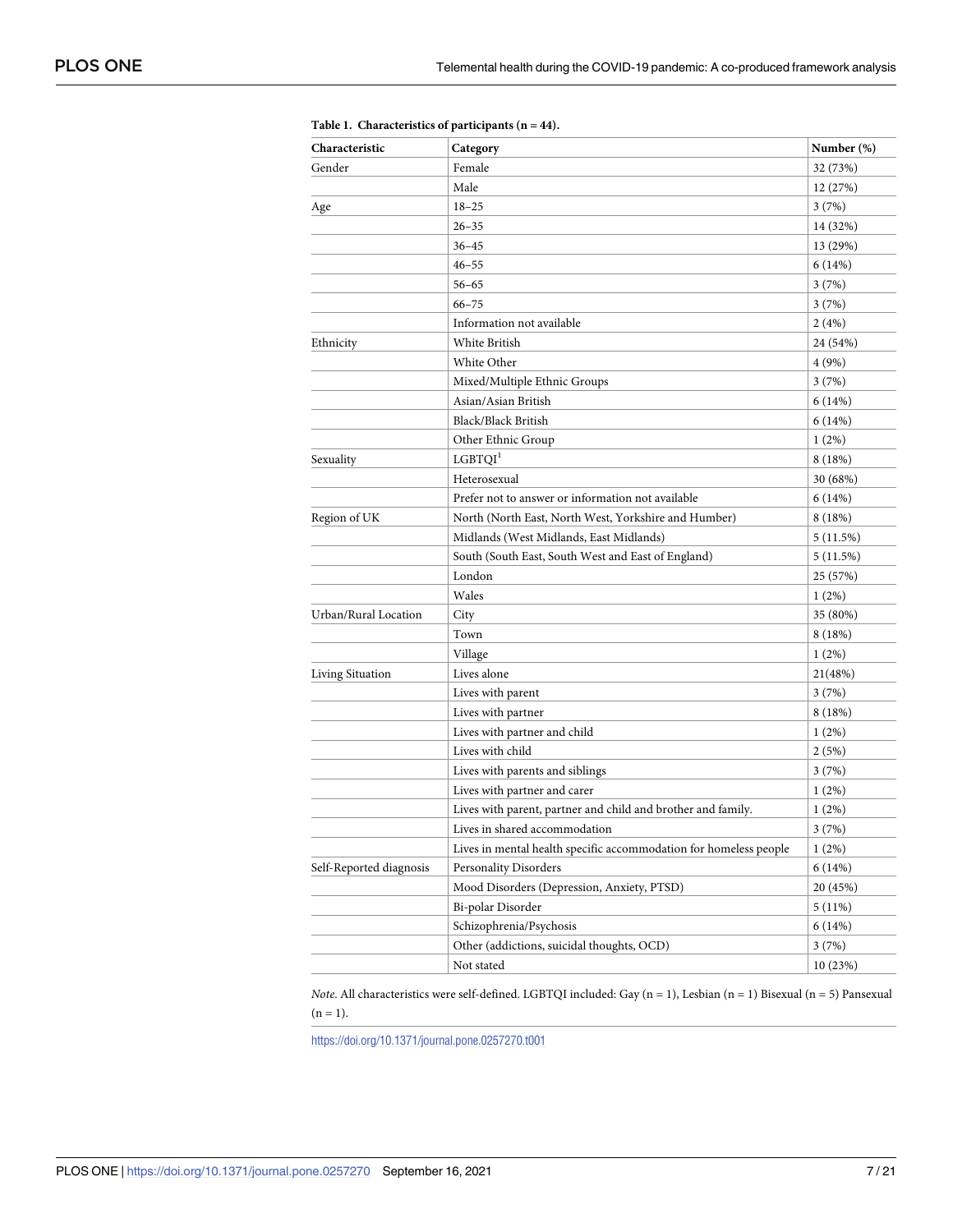*Views about the future*. All topics were present to a greater or lesser extent across interviews with participants with different demographic characteristics; cases where a topic related to respondents' specific clinical or social circumstances are mentioned where applicable.

**1. What works for whom: Experiences and preferences.** Participants' preferences regarding remote care were dynamic and affected by the reason for contacting care providers, their relationship with the care provider, and both parties' ability and acceptability to use remote technology. Variations in people's preferences were dependent on individual inclinations that could vary over time, rather than being explained by participants' characteristics, circumstances or access to technology.

We identified two sub-themes within this topic: (1) *Remote care experiences and preferences*, and (2) *Barriers and facilitators to remote access*.

*Subtheme 1*.*1*: *Remote care experiences and preferences*. Participants' experiences of and preferences for remote mental health care varied greatly. While some participants welcomed remote therapy sessions, others reported that conversations often felt less engaging compared to face-to-face contacts.

*Having counselling over the phone is very liberating and it's very freeing*. *I really*, *really enjoyed it*. *[P41*: *female*, *Black British*, *36–45*, *city*]

*[Video calls] because of my actual specific illness [*. . .*] it wasn't helpful*. *It was creating more distress*. *So*, *whilst the technology was brilliant*, *it was very distressing*. *[P30*: *female*, *White British*, *36–45*, *town*]

Participants had varying preferences for the method of remote communication depending on the context and nature of clinical contact. Some preferred phone calls to video calls because they felt less intrusive, whilst others preferred video calls because they allowed both the service user and the therapist to pick up on visual cues. A few preferred email or text as they found written forms of communication easier and sometimes thought it helped with managing privacy issues.

I never saw the face of the person that I was chatting with, or even heard their voice, but we *did build up a kind of professional relationship through messaging each other over the message service thing*. *And you could see the records of the conversation*, *which I think was helpful*. *[P31*: *female*, *White Asian*, *18–25*, *town*]

Most favoured using text-based communication only for scheduling appointments or requesting medication repeat prescriptions. This indicated a distinction between 'functional' and 'relational' appointments: contacts to exchange practical information with less room for ambiguity (functional), vs. contacts to express states of mind and interact (relational).

*With something like a therapeutic thing*, *there is so much that goes on- I don't know*, *with body language*, *eye contact*, *developing empathy*, *you know*, *being comfortable with silences*, that doesn't work if you are using Zoom or something.  $[\ldots]$  in a therapy type thing, there is something just very sort of special about being in that room. In a room like that, it has got to sort of... I mean, it sounds a bit ridiculous, and it is exaggerated to say sacred, but it is a very*it is a special thing*. *[P40*: *male*, *White British*, *26–35*, *small town*]

*Phone appointments are okay with the care co-ordinator*, *but not so brilliant with the psychia*trist,  $[...]$  because there's more to talk about with the psychiatrist, it's better to either see them *in person or see them by video*. . . *[P25*: *female*, *African*, *46–55*, *city*]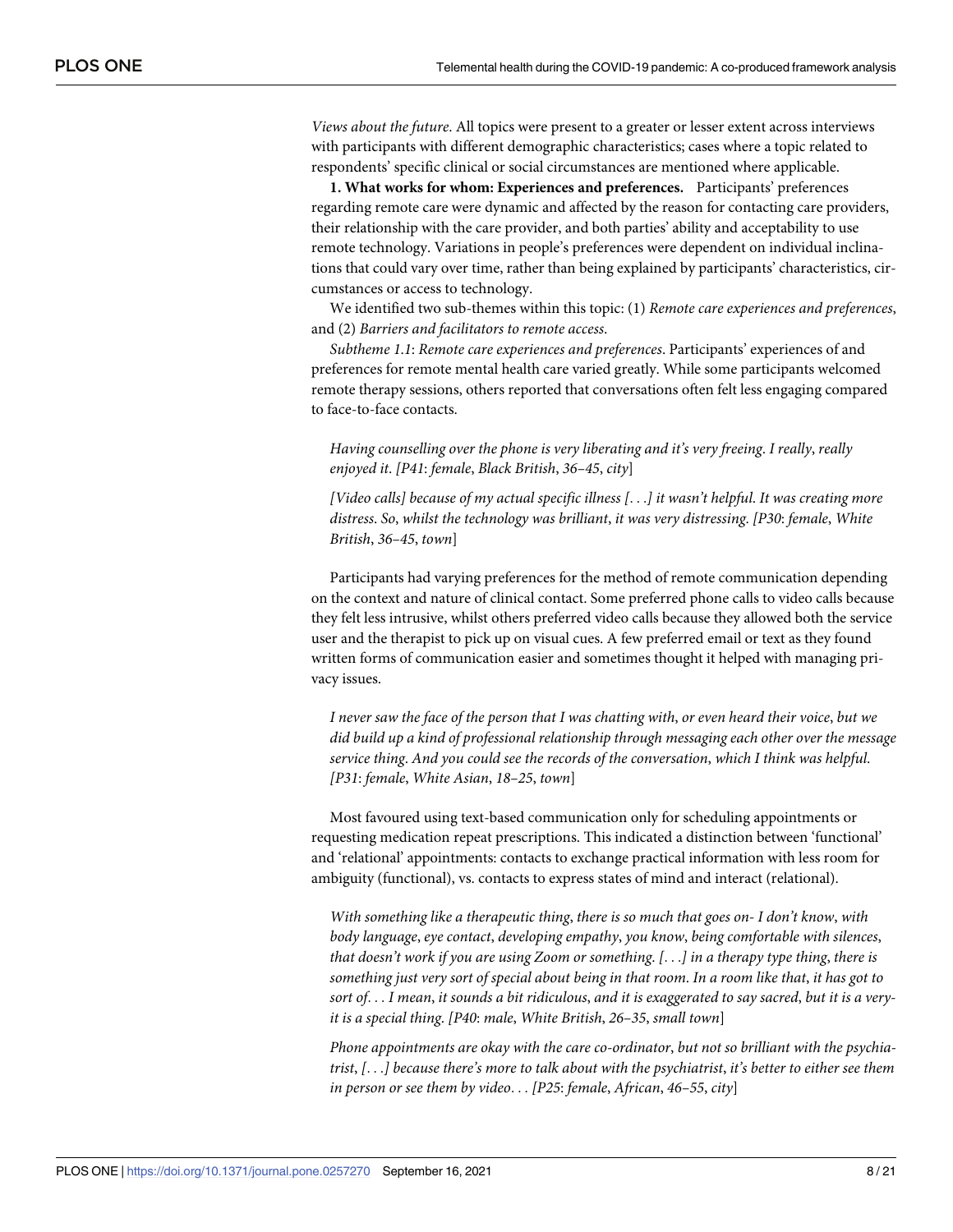I think there are a lot of things, like medication repeats where they haven't been set up as an *automatic repeat or dosage changes*, *discussions*. *A lot of things like that*, *that I think could just be dealt with*, *with a telephone call*. *[P22*: *male*, *White British*, *26–35*, *town*]

Not seeing staff's body language and other social cues generally made participants feel less connected and overall has a negative impact on participants' experiences of relational appointments. For online support groups run without live video, this led to reduced engagement and a lack of connection with other group members.

*Because of autism*, *I sometimes find it hard to focus on what people say*, *unless there is some sort of visual connection to it*. *[*. . .*] The ideal would be if everybody could just have subtitles* built in. But the second best to that is being able to see somebody talking as they speak. [P27: *female*, *White British*, *26–35*, *city*]

Participants who started mental health support or changed their therapist/psychiatrist during the lockdown said that the relationships with the new care provider often felt less personal compared to face-to-face. This was particularly the case for initial assessments over the phone, as participants found it difficult to convey how distressed they were and felt that this affected the care they were offered afterwards. Conversely, familiarity with health providers facilitated remote contact.

*Since I have always managed to get to see the same GP*. . . *there is an established relationship*. So it doesn't matter quite as much if I am not able to see him face to face. [P40: male, White *British*, *26–35*, *small town*]

*Subtheme 1*.*2*: *Barriers and facilitators to remote access*. Participants appreciated having access to remote care during the pandemic because it allowed them to continue with their mental health care when there was no other option. Some also wanted this mode of care to remain in the future, for example, participants who struggled to travel due to mobility issues or anxiety.

Yes, it's [video calls] better for me, because I've got mobility issues, it means that I don't have *to travel*. *So*, *sometimes*. . . *I would miss appointments because I just didn't have the get-upand-go to leave the house*, *or I'd have a panic attack at the front door or something*. *[P9*: *female*, *other ethnicity*, *36–45*, *big city*]

The switch to remote care facilitated access to different forms of support for some people who would have otherwise not been able to receive care, such as those admitted to mental health wards or participants living in remote areas that have only limited services available.

I feel like it is only because of the fact that it is virtual now that the people can do this. A lot of *members are signing on from hospital beds and retreats for people who are suicidal and things* like that. [...] There was one member who was in a general hospital [...] It would not have *been possible for him to come to the group had it been a face-to-face group*. *[P29*: *female*, *African*, *26–35*, *city*]

*I've actually made more friends in the lockdown*, *through groups that I wouldn't have joined otherwise*. *(*. . .*) Online communities*, *and the group therapy is a local group*. *So I guess I've got* more of a sense of community there. But I just literally wouldn't be able to go to all these *groups if they weren't online*. *[P8*: *male*, *White British*, *36–45*, *city*]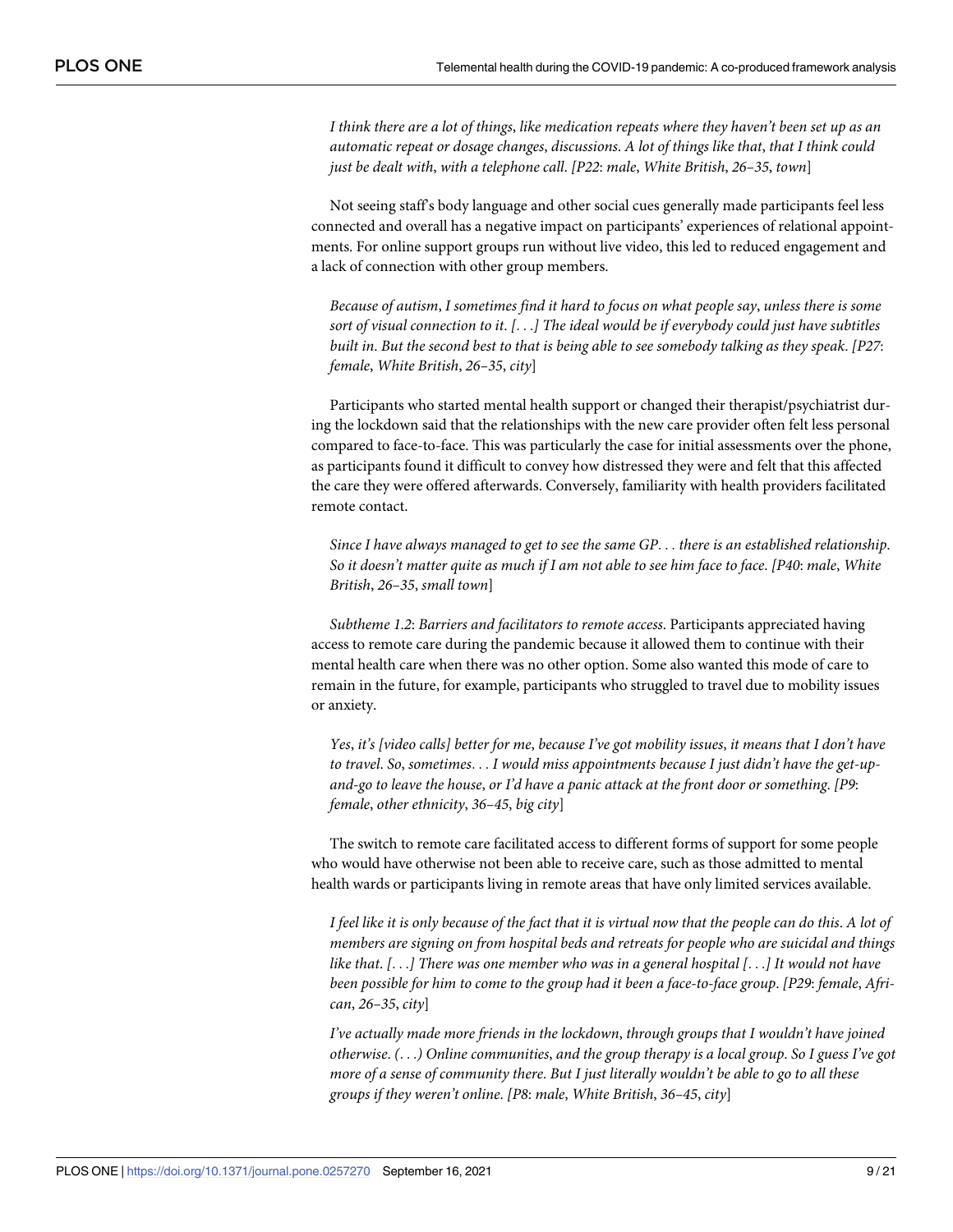However, some participants did not have the necessary technology, internet connection, or private space to receive remote care. These factors increased the stress and difficulty of engaging with remote care, and in some cases resulted in users having to terminate their therapy sessions completely, or not being able to access remote care at all, leading to some participants feeling abandoned by services.

*The private therapist I see on Zoom*, *which is actually okay*, *but when I'm in the crisis house*, *the Wi-Fi there is non-existent*. *[P42*: *female*, *Asian*, *18–25*, *city*]

*My cognitive analytical therapy ended up stopping because I couldn't find somewhere that felt private and safe to have those conversations*, *because obviously we couldn't do them face to face*. *[P19*: *female*, *White British*, *36–45*, *city*]

*Most platforms [*. . .*] are completely incompatible with the disability [*. . .*] assistive technology that I use*. *Because I can't type using my fingers*, *I exclusively use dictation*. *[*. . .*] On online* calls, like if I am on the usual Skype or Zoom and that, it doesn't allow me to write things with *my voice without disconnecting the service*. *I can disconnect it and then write something and* then copy and paste it subsequently, but I can't keep the call going whilst I am doing it because *of the way the platforms are set up*. *[P44*: *female*, *White British*, *36–45*, *town*]

Additionally, there were multiple examples of contexts in which people reported not being able to cope with technology, such as, when they were feeling severely unwell; experiencing paranoia and/or distress; and when there was lack of trust and interpersonal connection with service providers.

*Because with accessing healthcare I find the phone very ineffective*, *and it brings a lot of its own problems*, *when I get unwell I really can't cope with technology anyway*. *I will just wrap* my phone in foil and put it in the garden when I am not feeling well, just get rid of it until a *later date when I feel able to unwrap it*. *[P44*: *female*, *White British*, *36–45*, *town*]

Access to services was particularly impeded when service providers were inflexible regarding the type of remote technology used, for example, insisting on using platforms only accessible with laptops or smartphones rather than phone calls.

*Some people don't have the technology and*, *you know*, *are missing out*, *and nobody calls them*. *[P48*: *female*, *White/Mixed*, *46–55*, *city*]

Flexible service delivery and adaptability were key to reaching different populations and providing personalised care. Those who were not offered a choice regarding the delivery of care or the opportunity to have video-call voiced disappointment and perceived care provision as inequitable.

So twice a week phone calls, for as long as we couldn't see each other, but if I chose not to have one of my sessions, she would add it onto what I get face to face at the end. And, to be honest, *that made it—I mean*, *I appreciate her flexibility in that*. *[P1*: *female*, *White British*, *36–45*, *city*]

*Again*, *it's like a postcode lottery*, *what area you live in [*. . . *influences] what support you get*. *To me*, *that's not okay*. *So*, *restricts people depending on what practice you use and what support you can get*. *[P4*: *female*, *White British*, *26–35*, *city*]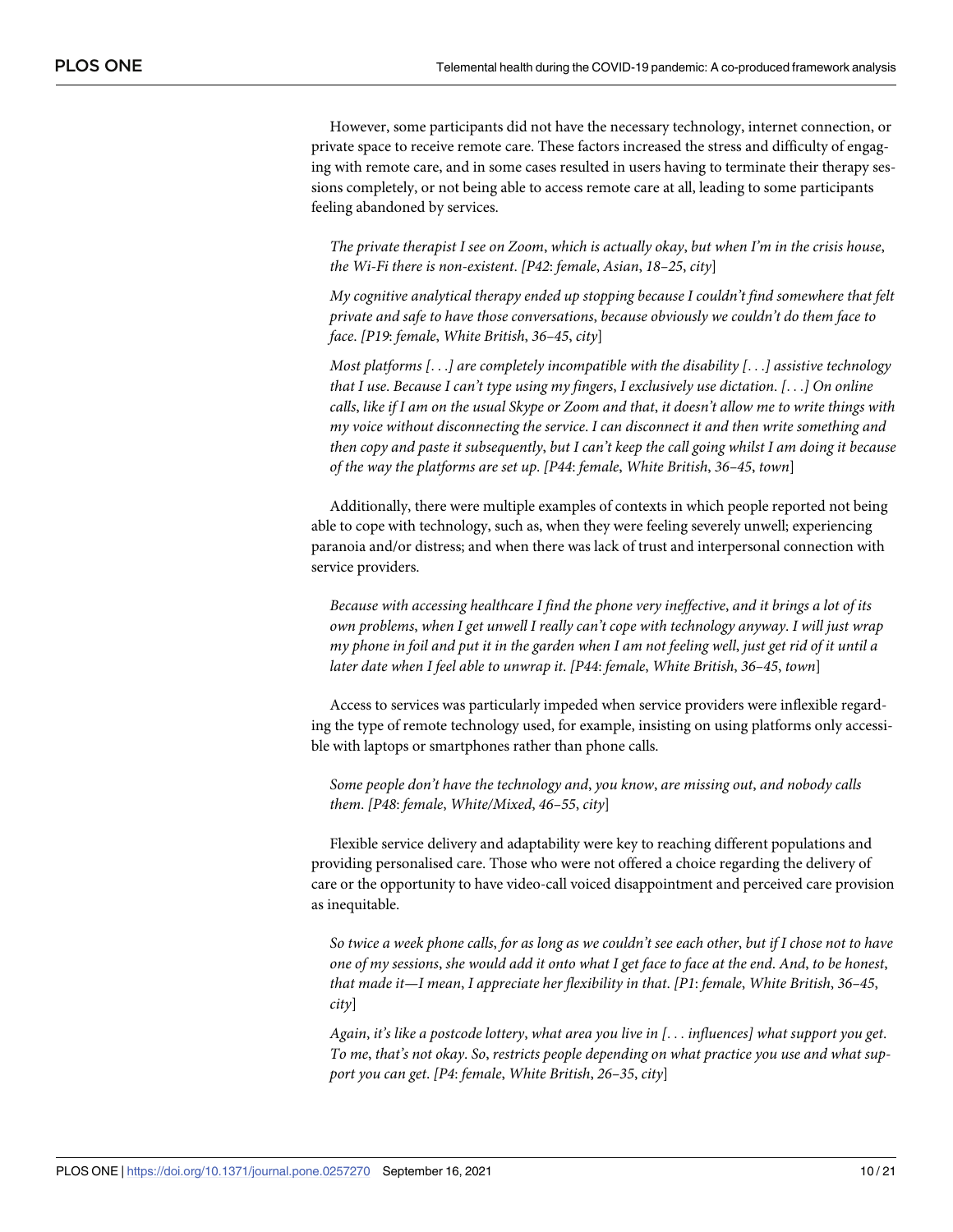<span id="page-10-0"></span>Many participants reported not having received support or information to help them engage with remote care. This was an issue particularly for older service users who did not have the necessary devices or knowledge to use technological devices or were not offered the option to use services that they were familiar with.

I wanted to get to use a computer  $[\ldots]$ . And it said on the leaflet, "We run computer courses." So, I go along to the head office and it says, "No, we are not open. Go round the corner and walk half a mile and come to our other office." I walked all the way there and it said, "We are not open."  $[...]$  It has really put the kibosh on a lot of things that people would like to do. *They just aren't really terribly available*.*" [P13*: *male*, *White British*, *66–75*, *London*]

I have certainly been in that kind of place where I have just wanted to text somebody, but I *have never seen them available for my age group*, *to be honest*. *I suppose maybe the younger generations when they feel suicidal maybe they hit the computer*. *I don't know*. *Maybe that is the thing for them*, *but maybe it might not be so for me*. *[P13*: *male*, *White British*, *66–75*, *city*]

There were examples of service providers helping service users to access and adjust to remote care. For instance, some service users received information sheets and support from their therapist on how to use technology and switching to remote care. Other examples of service strategies to facilitate access to care were appointment reminders and charities promoting their services and reaching out to people.

*A week before your appointment*, *she would text you and say*, *"We're due to meet next week* at this time." She did it off her own back. [...] I think that's really good that she does that *because it shows she's thinking ahead*, *"I'm due to see you*,*" and for people that don't remem*ber- [...] that shows to me she's aware of who she's going to see, when they're coming and *she's got you in mind*. *[P4*: *female*, *White British*, *26–35*, *city*]

**2. Varied settings for telemental health.** Table 2 presents the range of remote care tools used by participants. These included video and phone consultations, phone helplines, text helplines, and email appointments. [Table](#page-11-0) 3 presents the mental health care services that participants were in contact with, such as NHS community mental health services, inpatient services and private sector psychotherapy. Some participants described experiencing difficulties to stay connected with community mental health services.

*The community mental health team that I've been under haven't been brilliant over lockdown*. *I obviously know we can't see each other in person*, *but it's literally gone completely quiet for most of the six months [*. . .*]*. *I'm supposed to hear from my care co-ordinator every*

| Modality                                                                    | Number of participants |
|-----------------------------------------------------------------------------|------------------------|
| Individual videocall (therapy and other appointments)                       | 13 (29%)               |
| Phone contacts (therapy and other appointments)                             | 36 (82%)               |
| Phone helplines                                                             | 10(23%)                |
| Text-based consultations (email and other messaging for therapy and others) | 21 (48%)               |
| Text helplines                                                              | 4(9%)                  |
| Online support groups                                                       | 14 (32%)               |
| <b>Recovery Colleges</b>                                                    | 3(7%)                  |

**Table 2. Modalities of care experienced by participants (N = 44).**

<https://doi.org/10.1371/journal.pone.0257270.t002>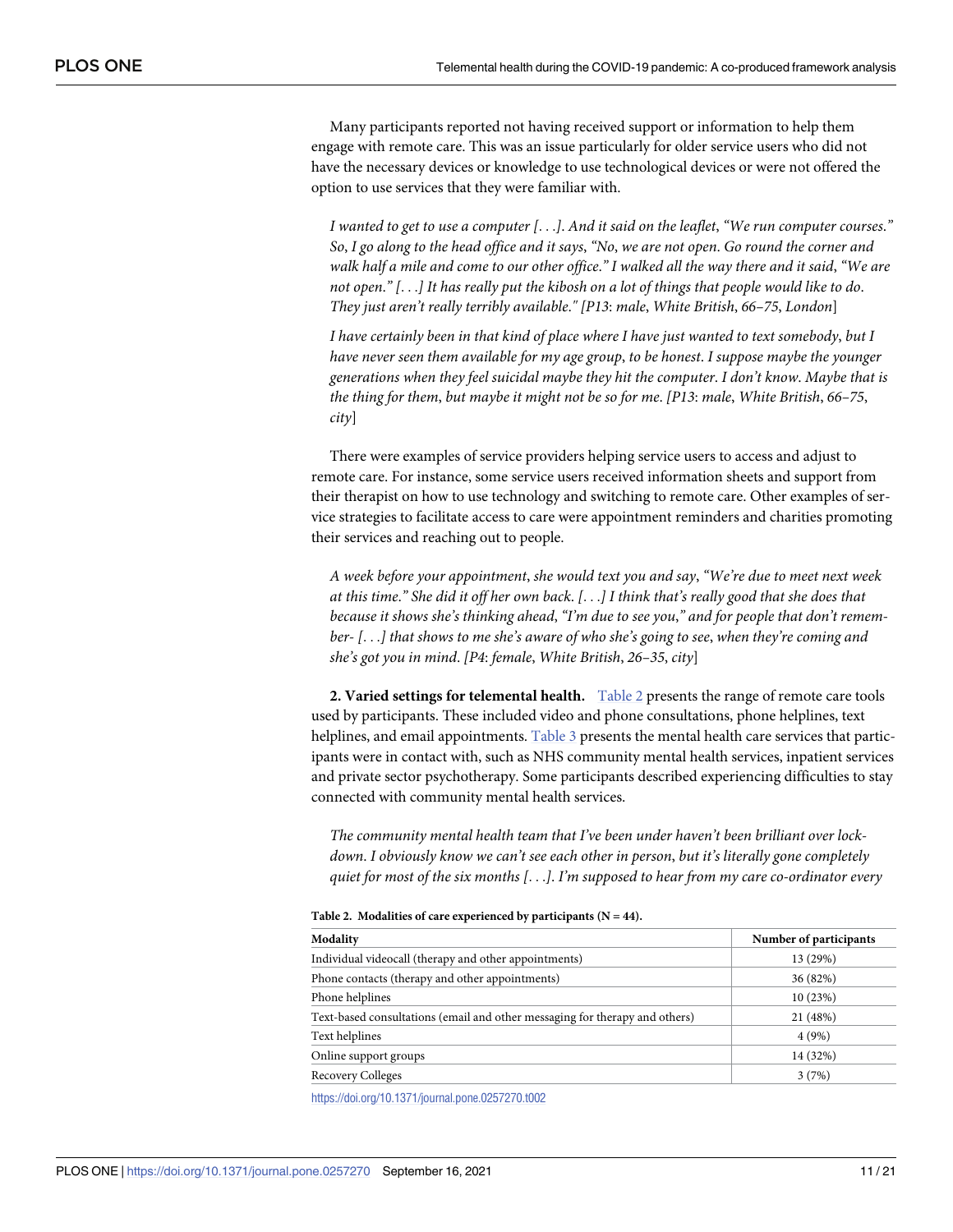<span id="page-11-0"></span>

| <b>Service</b>                                    | Number of participants |  |
|---------------------------------------------------|------------------------|--|
| None or on waiting list                           | 11 (25%)               |  |
| NHS Community mental health services <sup>2</sup> | 22 (50%)               |  |
| Inpatient Services <sup>3</sup>                   | 3(7%)                  |  |
| GP or Primary Care counselling                    | 8(18%)                 |  |
| Private sector psychotherapy only                 | 1(2%)                  |  |
| Voluntary sector mental health services only.     | 2(5%)                  |  |

#### **[Table](#page-10-0) 3. Mental health services accessed by participants.**

*Note*. Community Mental health services included: Community Mental Health Team (n = 16) Reablement team (n = 1) Therapist (n = 5) NHS Peer Support Service (n = 1) 3. Inpatient services included: Acute inpatient ward (n = 1) and Crisis house (n = 2). Services were accessed in 2020, coinciding with periods of lockdown or social distancing in the UK.

<https://doi.org/10.1371/journal.pone.0257270.t003>

week and I guess they're busy [...]. So, I literally have heard nothing, pretty much [...]... *over lockdown I've probably heard from them [by phone] about two or three times*. *[P25*: *female*, *African*, *46–55*, *city*]

Many participants relied on services other than secondary mental health services, such as their General Practitioner (GP), charities, crisis helplines and/or online support groups which offered a variety of new forms of remote contact that were seen as broadening choice and service availability. Overall, participants reported having received high quality care, information, and resources from these service providers and identified them as providing valuable support.

I actually think charities did a great job.  $( \ldots )$  I felt like there was a lot of content and a lot of, *like*, *helpful hints*, *and tips*, *and guides*, *and suggestions*, *and recommendations*, *and resources* available. [...] I think charities did a particularly good job at pulling together a lot of infor*mation that could be disseminated*, *and people could pick and choose what they wanted to digest*. *[P21*: *female*, *White*, *36–45*, *big city*]

Sustained contact via remote methods with GPs was particularly valued due to the possibility of keeping medication prescriptions up to date and assessing potential urgent need for physical health care. The reliability of GP services helped reduce the impact of worries about physical health on participants' mental health. Overall, interviewees welcomed the efficiency and support provided by GP surgeries during the pandemic and reported relying on this support when specialised health services were reduced or inaccessible. GPs' mental health support and active listening were very important in reducing participants' anxiety about potentially losing access to services. Examples of helpful GP strategies for providing remote care were scheduling weekly check-ups regardless of symptoms and offering email consultations.

*From GP I have done email consultation online form and then he emails me back*. *(*. . .*) It* feels much more efficient at times. Like, just get to the point. And in some respects, I feel like be more honest like that.  $(...)$  the reception option is a bit scary  $(...)$  [I want to] avoid them. *[P15*: *female*, *White British*, *age not specified*, *town*]

Some participants saw having to register on apps and fill out complicated online forms as an important barrier to accessing this care.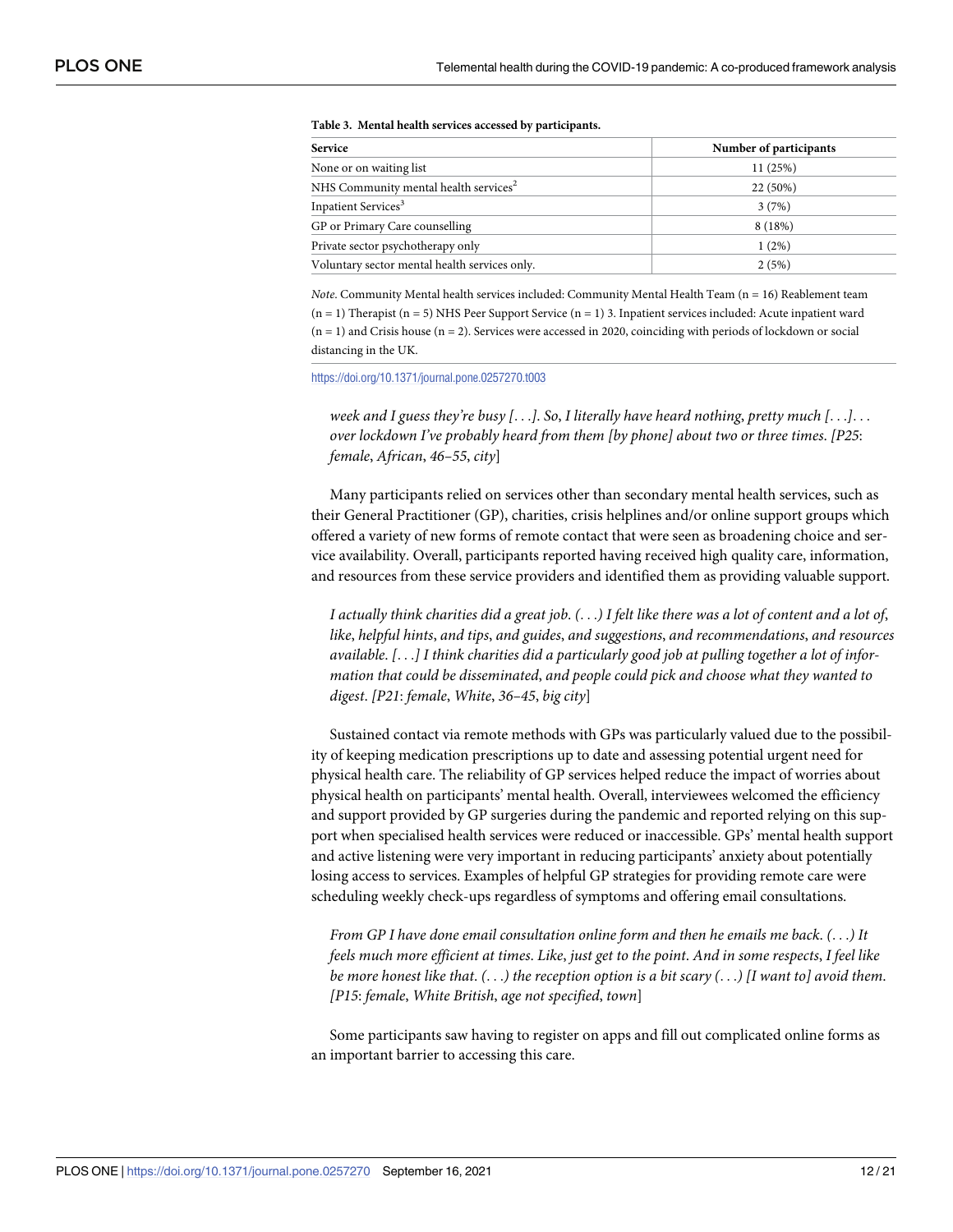Normally, if I need to speak to a GP, it's much easier to get an appointment. And these days *it's quite hard and they resist even giving you a phone appointment because they prefer you to do this eConsult form where you basically fill out a list of answers to some questions online*, and then somebody might text you back (...) But it's harder to actually get to speak to anyone. *[P1*: *female*, *White British*, *36–45*, *city*]

Participants appreciated having the support of charities, voluntary sector organisations and crisis helplines. However, some participants perceived crisis helplines as dismissive, and call handlers less knowledgeable than mental health staff about mental health. One person additionally stated that NHS crisis helplines did not offer support in different languages despite being promoted in several languages. Needs not being met by helplines which were thought to be available 24/7 was perceived as a risk to personal safety.

*Sometimes I just needed somebody to talk to*, *and [the helplines] were always available*. *I think the [helpline] have helped me the most*. *Because they just listen and understand*. *I'm not* in a crisis today, but if I was having a bad day, it would be very useful to phone the [helpline]. *[P18*: *female*, *British Asian*, *36–45*, *city*]

*Not the mental health lines [*. . .*]*. *People are not well trained*, *just causing more distress than anything else*. *[P48*: *female*, *White/mixed*, *46–55*, *city*]

**3. Patient safety and privacy.** New situations occurring in the online space, such as inpatients joining community peer support groups described in *Subtheme 2*.*2*, had safety and privacy implications that had not been encountered in face-to-face care.

Some people described feeling unsafe during remote consultations either due to a lack of privacy and safety at home, and this sometimes led to a pause in treatment. Text-based services were cited as being a helpful alternative where safety or privacy at home was compromised.

*My cognitive analytical therapy ended up stopping because I couldn't find somewhere that felt private and safe to have those conversations*. . .*Basically*, *if I was upstairs my boyfriend could hear me because he is working from home [P19*: *female*, *White British*, *36–45*, *city*].

*[Remote therapy via text is better than via phone] for people that can't talk because it is not* safe to...You can delete the texts if you are in that kind of situation, where you don't want people to know what you are saying or you are worried about your privacy. I would love to see *more text-based support in the UK*. *[P19*: *female*, *White British*, *36–45*, *city*]

There were also reports of people feeling that non-verbal signals of escalating distress and agitation were being missed by clinicians, particularly over the telephone, potentially leading to safety concerns.

*There was one incident in particular where she*, *towards the end of the session*, *said something* that really upset me. And she didn't realise that I was upset because she couldn't see me. And I did try to, kind of, tell her and I thought she had heard it in my voice that I wasn't okay. [...] But I don't think she had any idea [...] And actually later that evening, I ended up in  $A \& E$ because I was quite upset and not really coping with things,  $[...]$  I felt like that might have *been different had we been face to face*. . . *[P1*: *female*, *White British*, *36–45*, *city*]

**4. Views about the future.** Several participants identified aspects of telemental health that they would like to see incorporated into their care in the future. Their comments suggested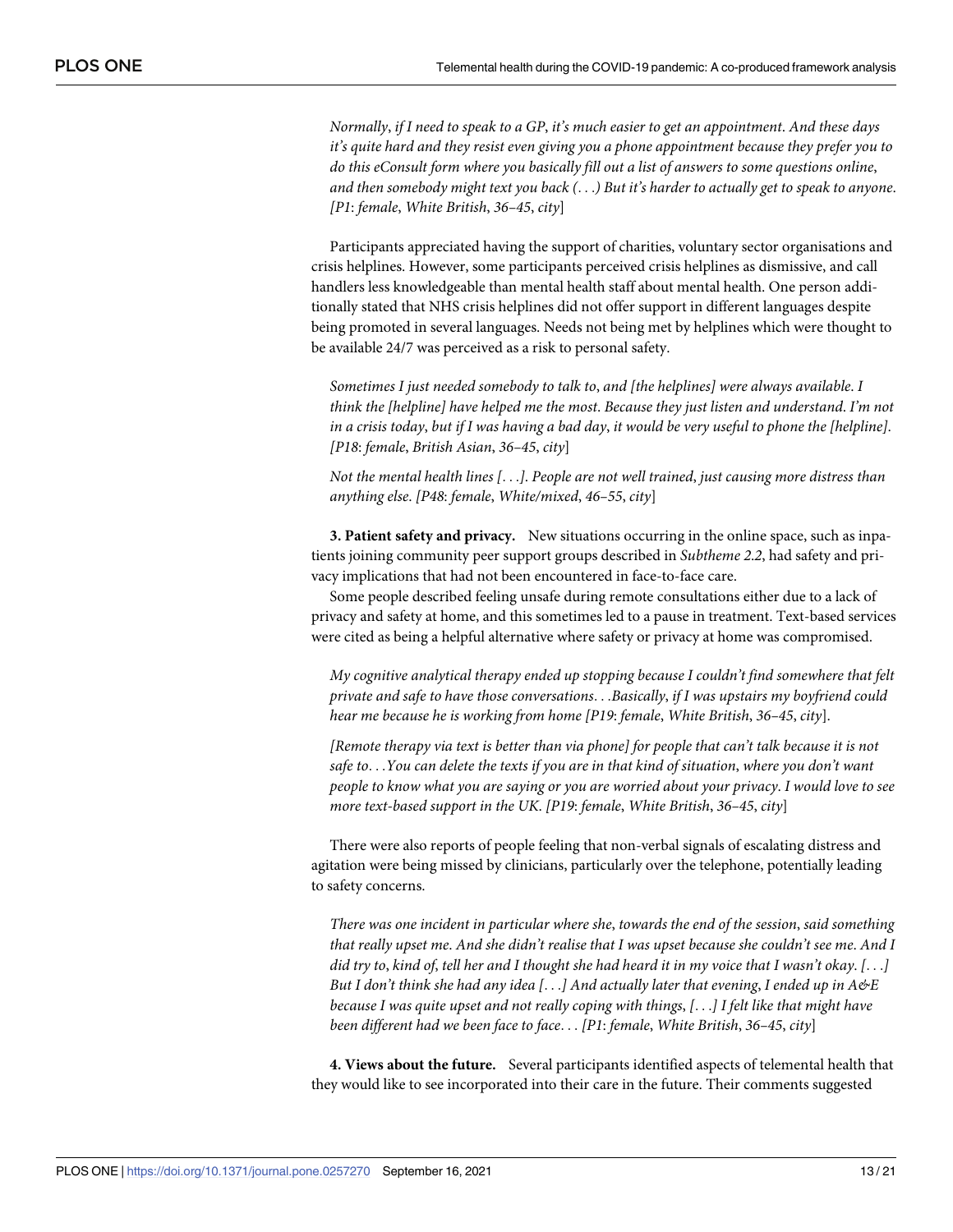that a hybrid model of care delivery could combine the advantages of face-to-face care, including developing the therapeutic relationship, with the advantages of remote care, such as flexibility and reduced need for travel.

*If I was given a choice then I would probably say that I would want some of my appointments to be face-to-face*, *some of them to be virtual*, *and the remaining can be done over the telephone*. *[P49*: *male*, *British Asian*, *46–55*, *city*]

*I think the first couple of times I'm meeting s different had we been face-to-face [P1*: *female*, *White British*, *36–45*, *city*]

Some participants reported incidents of severe distress during or after remote sessions. For example, a participant described risky or self-harming behaviours taking place during a video support group. This had an impact on all members of the group and new ground rules, risk management and support were put in place in subsequent sessions. Another participant raised concerns around attending online group therapy sessions where they were not allowed to have their cameras on and how this had potential implications for safety.

*Something big that happened in one of the groups that I don't think would have happened in a face-to-face group*. *There was this one guy*, *a member*, *[self-harmed] on camera*. *I think it is unlikely that he would have done that in a face-to-face group*. . .*an ambulance was called straight away*. . . *And it was quite difficult to watch*, *actually*, *because I have got personal experience of [self harm]*. *[P29*: *female*, *African*, *26–25*, *city*]

A blend of face-to-face and digital support groups was also identified as beneficial to balance the advantages of both methods, with face-to-face perceived as facilitating stronger interpersonal connections, whereas online groups provided greater flexibility and anonymity, which was sometimes preferred. A participant explained that her online therapy group worked well because they had already met face-to-face before the pandemic. Conversely, a participant who started attending a new online group where no-one knew each other felt there was very poor engagement.

Service users also identified other scenarios in which a blended approach would be beneficial, for example, receiving phone calls when on a waiting list for face-to-face therapy, or for "functional" appointments as described in *Subtheme 1*.*1*.

*A real-life appointment with PPE [Personal Protective Equipment] is massively preferable to a phone consultation*. . . *Unless it is to do with something purely factual like [*. . .*] explaining something to do with medication or something*. *Then*, *in which case*, *certain circumstances a phone call is fine*. *[P40*: *male*, *White British*, *26–35*, *small town*]

Overall, however, many participants expressed a preference to return to face-to-face for relational appointments such as psychological therapy in the future, as technology is *"not really a replacement for the real thing" [P3*, *female*, *White British*, *36–45*, *city]*, but were happy to use remote contact methods for more functional appointments such as brief medication reviews with their GP or psychiatrist (relational and functional appointments are described in Subtheme 2.1).

*I don't think most of the appointments*, *especially with things like mental health medication where you have to speak directly to a GP while you're still increasing dosages*, *making sure you're tolerating them properly and they won't give you just a repeat prescription for some*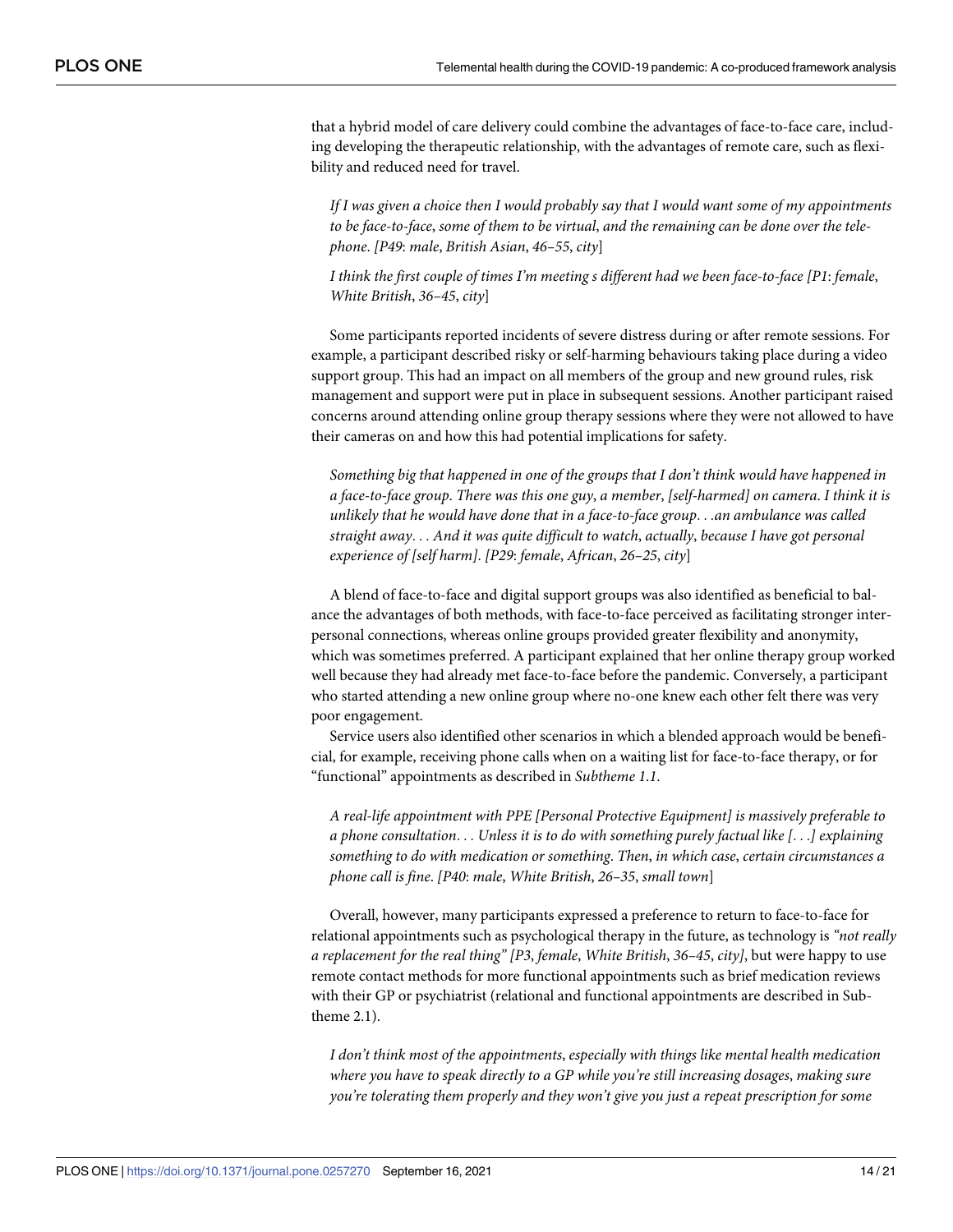*time as you're starting a new medication*. *That sort of follow up appointment can definitely be done just over the telephone*. *[P22*: *male*, *White British*, *26–35*, *town*]

#### **Discussion**

#### **Main findings**

We analysed data about telemental health care from interviews with forty-four service users who experienced mental health problems with onset prior to the COVID-19 pandemic. A diagram mapping key findings is presented in Fig 1. Service users appreciated remote care options during the height of the pandemic when other forms of care were not possible. However, remote care was mainly seen as an option to allow access to care in extreme circumstances, rather than an alternative of comparable quality to face-to-face care.

We found that participants' preferences for modality of care varied between participants and within participants. Factors that influenced preferences included contextual factors, such as having a private space for therapy, and individual factors, such as attitudes to technology, mediated human contact. Differences were identified between relational appointments such as those to participate in psychological therapy, and functional appointments to renew medication prescriptions or complete quick health checks. Other variables influencing remote care experiences were the relationship with the care provider, including whether they had met face-to-face in the past, and ease of use or access to necessary technology. Overall, participants stressed the need to provide alternatives for people who could not access or did not feel comfortable with telemental health care.

Strategies used by GP practices and charities, such as scheduling regular phone calls and signposting to available resources, were mentioned as measures that facilitated remote care. Some new risks and challenges were also identified for example in online group sessions or in initial mental health assessments conducted over the phone.

#### **Relation of findings to previous literature**

We found that service users valued personalised, flexible options that include a combination of different types of remote and face-to-face contact. These preferences are in line with reports



#### **Fig 1. Diagram mapping key findings.**

<https://doi.org/10.1371/journal.pone.0257270.g001>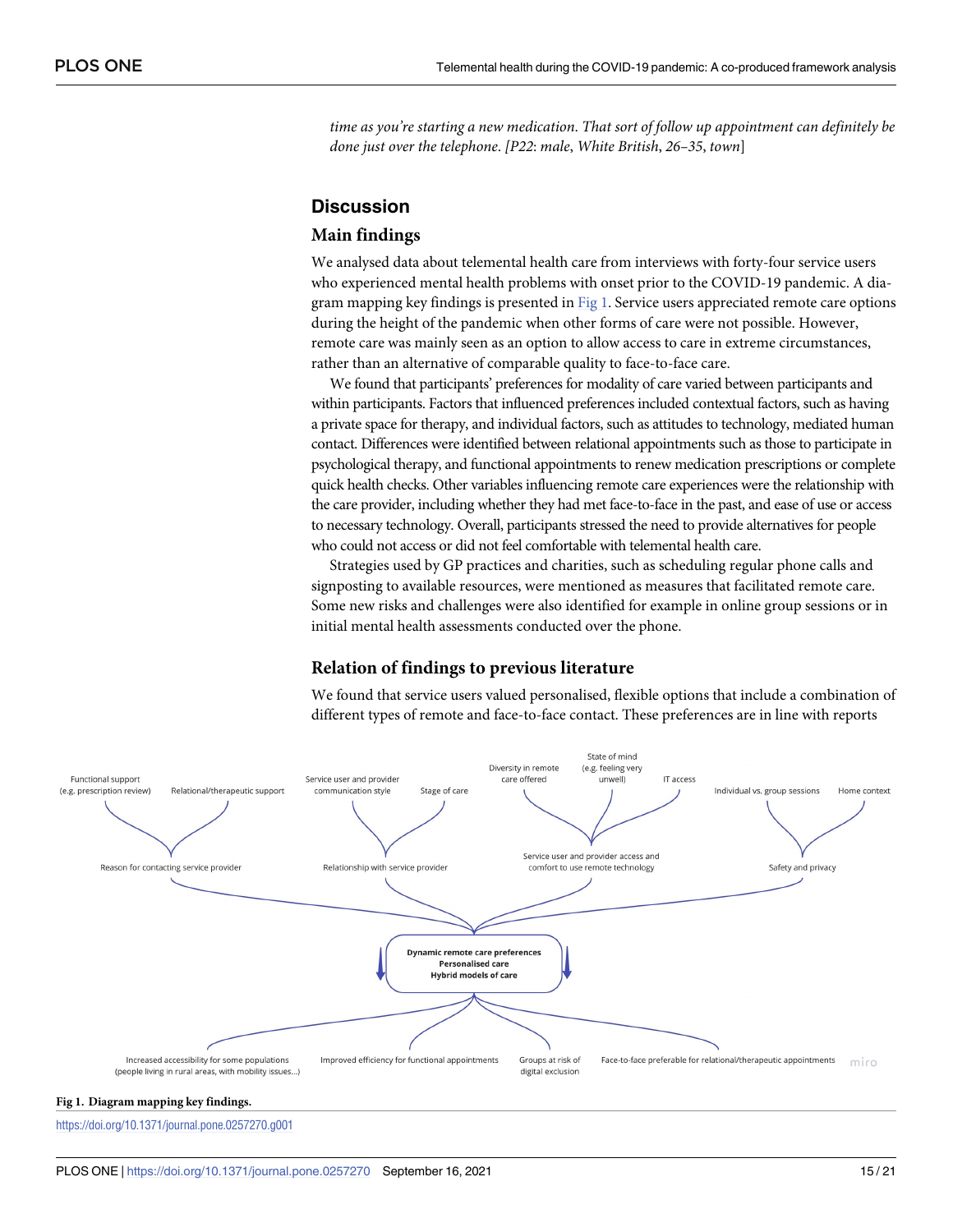<span id="page-15-0"></span>prior to the pandemic indicating people's desire for mental health services that offer choice and responsiveness to individualised needs and circumstances [\[38\]](#page-20-0). It was apparent in our study that experiences and preferences regarding telemental health were essentially personal. Acceptability varied greatly between participants in ways that could not be readily explained by their situation, thus suggesting it is not possible to make assumptions about participants' preferences.

In line with previous research, participants mentioned beneficial aspects of telemental health care and innovative strategies that services adopted to address safety and technology challenges during lockdown [\[22,](#page-19-0) [23,](#page-19-0) [39,](#page-20-0) [40](#page-20-0)]. These include improved accessibility and continuity of care, especially where difficulties such as physical mobility, social anxiety or paranoia impede travel and face-to-face contacts, increased convenience for those facing geographical barriers, convenience and communication within and between mental health teams [\[2](#page-18-0), [7](#page-18-0), [16](#page-19-0), [21,](#page-19-0) [23](#page-19-0), [40](#page-20-0)]. However, participants also commented on the risk of digital exclusion of those lacking the necessary skills, resources, or privacy to engage with remote services. This is particularly notable given that our participants were sufficiently digitally connected to be able to take part in the study. Digital exclusion appears not to have been widely addressed in previous studies [\[2](#page-18-0), [7](#page-18-0)]. Groups who were already disadvantaged, such as older adults, people with sensory or cognitive impairment and minoritised groups are most at risk [\[41–44](#page-20-0)]. An example are people experiencing significant social disadvantage or severe mental health problems including psychosis have been reported to benefit less from telemental health [[45](#page-20-0)]. Evidence is lacking both on the extent of digital exclusion and on how it might be overcome  $[21]$  $[21]$  $[21]$ . Barriers to access care such as those described in *Subtheme 1*.*2* may help to explain why, despite its robust research evidence base and the strategic focus in England on more effective integration of digital technologies across the NHS [\[46\]](#page-20-0), implementation of telemental health had remained very limited prior to the pandemic in England and in other countries with similar mental health systems [\[1](#page-18-0)].

Participants highlighted limitations of remote care that went beyond lack of access. Service users commented on different contexts in which remote care seemed more or less appropriate. Previous literature has varied in reports about how far video-calls can offer an authentic substitute for the connection made between service user and professional face-to-face. Regarding relational appointments, research involving female older adults [\[23\]](#page-19-0) and veterans [\[22\]](#page-19-0) has reported that service users tend to find video more impersonal than face-to-face due to reduced physical cues, and feel more comfortable talking to therapists in person, where possible. Conversely, a systematic review found that in terms of therapeutic alliance, only a minority of studies reported video-based interventions as inferior to face-to-face treatment [\[39\]](#page-20-0). Our study suggested people vary in the extent to which they feel rapport and therapeutic alliance can be of equivalent quality to face-to-face, but most seemed to feel it was to some extent inferior: it may be that the volunteer research participants in previous studies have been particularly open to seeing digital contacts as equivalent, or that better planning and preparation has improved experiences in these previous research studies. As with the present study, the evidence is mixed and potential negative impacts on rapport and therapeutic relationships, leading to more superficial therapeutic contacts, have been noted, including during the pandemic [\[2](#page-18-0)].

Many felt that remote care tools were inherently a less satisfactory way to form a therapeutic relationship, and some discarded remote care options altogether. However, we found potentially remediable barriers to delivering good quality mental health, such as, the service provider's ability and level of comfort to use technology. Specific barriers to engaging with remote care identified in our interviews and previous literature were lack of familiarity with and mistrust of relevant technology, low image quality on video calls, connectivity problems, and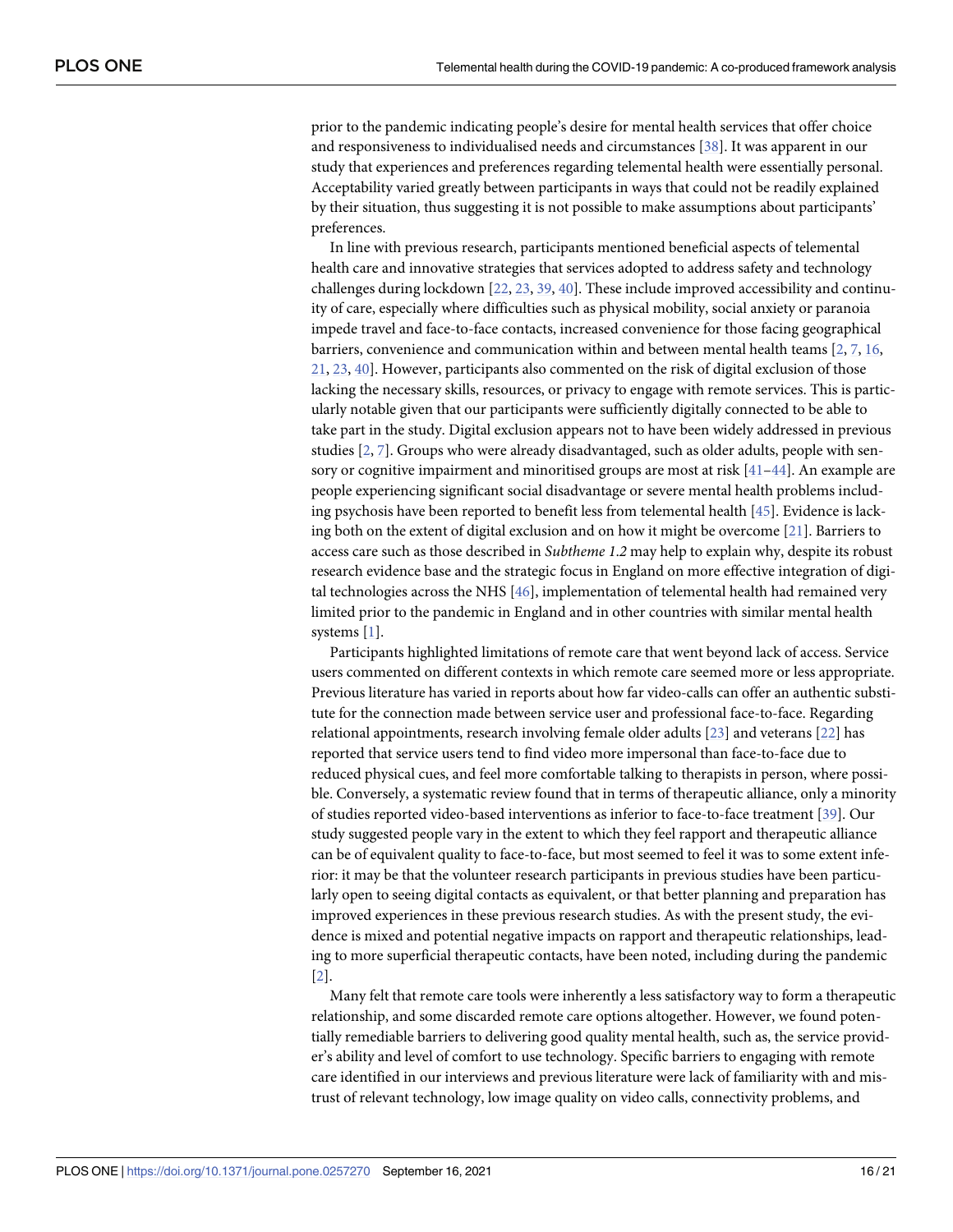<span id="page-16-0"></span>audio delays [[22](#page-19-0), [23](#page-19-0)]. These concerns have been shared by mental health service staff in the UK [[7](#page-18-0)] and professionals have tended to report a preference for face-to-face contact for both assessment and treatment [\[21\]](#page-19-0). Privacy and safety have also been emphasised in the literature as serious issues to consider in telemental healthcare provision [[21](#page-19-0), [24](#page-19-0), [47,](#page-20-0) [48\]](#page-20-0). Research has suggested that telemental health is potentially effective for group interventions and our participants described benefits from newly established online groups, [\[12\]](#page-19-0), but the distressing situations described by some suggest a the need to develop guidelines to ensure service users' wellbeing and privacy during remote group care provision.

While face-to-face care remains preferable in some situations, participants also identified strategies adopted by service providers to facilitate engaging with remote care. This suggests there is scope for extending digital access for those who wish to receive it [[21](#page-19-0)] and develop strategies to prevent patients with limited access from being at a disadvantage [[49](#page-20-0), [50](#page-20-0)].

#### **Strengths and limitations**

Because of the pandemic context, recruitment for this study was mainly undertaken through social media, and interviews were conducted via Microsoft Teams. Although efforts were made to include participants who felt less comfortable with remote communication (recruitment via voluntary sector and community groups, providing a phone interview option), our paper may under-report problems with remote working. At the same time, remote data collection allowed us to reach a sample across England and attending a range of mental health services.

Our findings provide a snapshot of a specific short period at a stage in the COVID-19 pandemic when social distancing restrictions were in place to varying degrees in England: some aspects of service provision and service user views and experiences may reflect this particular time and may have subsequently changed. However, the significant contributions of LERs and clinicians ground this research in real-world experiences and increases the applicability of our findings. An important strength of this study is the collaborative nature of the analysis, combining larger multidisciplinary group input with smaller group consolidation of findings, resulting in a detailed rapid analysis. Our group's experience and previous work contributed to the identification of important issues, while leaving room for the development of inductively derived themes from the data.

#### **Implications**

Remote care has been an important strategy to allow care to continue at a time of social distancing and is likely to remain a major modality for delivering continuing care in any similar emergency. There are also potential benefits in continuing some use of telemental health for future service delivery during recovery from the pandemic and beyond, including greater convenience and accessibility for some service users, as well as efficient service delivery. Our findings suggest that continuing some use of telemental health beyond the pandemic is feasible and acceptable from a service user perspective, but that further steps need to be taken to ensure that this is safe, high quality and in keeping with service users' individual needs. Guidelines equivalent to those in place for face-to-face care need to be developed to protect service users' wellbeing and privacy. At the same time, we found service users considered remote care was not an acceptable option in some situations and face-to-face care was required.

We found that that how people experience remote care and what they find acceptable is very individual: modality of care offered should thus ideally be discussed on a case-to-case basis to find the best fit for service users' preferences and circumstances. This requires flexible and personalised hybrid models of care take advantage of positives of telemental health care, as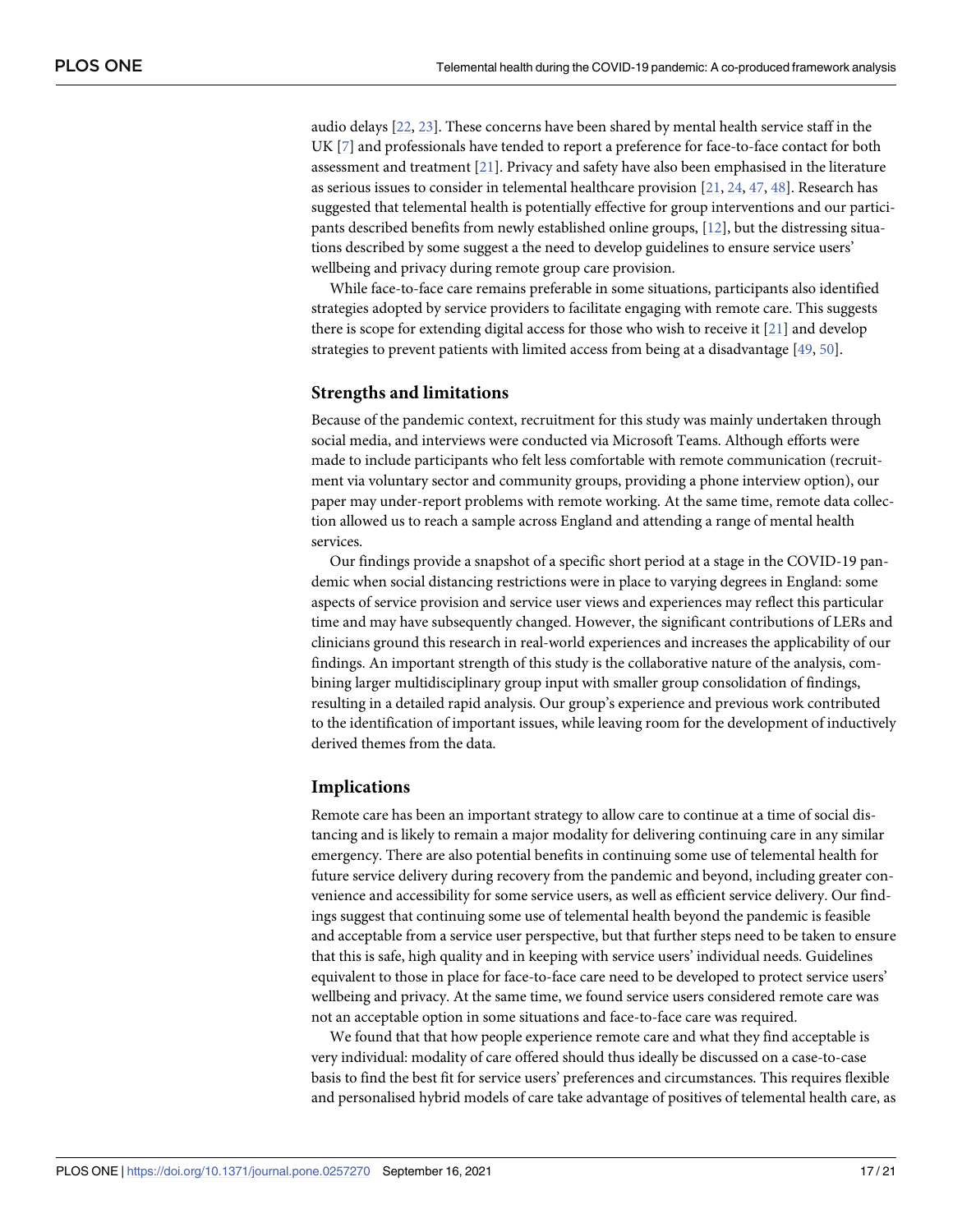<span id="page-17-0"></span>well as offering face-to-face care when necessary or preferred: a mixture of types of contact may work well for many. Guidance around care options and access to telemental health care, such as those we found were provided by some charities and GP practices, should be further developed and routinely offered to service users in all mental health services.

A shift to remote care also has organisational, training and technological implications, such as the need for recruitment of IT support staff and development of policies and technology to allow for staff to adopt flexible approaches. Our research suggests staff urgently require training in assessing remotely what is likely to work best for each individual service user and overcoming communication barriers associated with technology, culture and language. Different approaches for service providers to identify and deliver the most beneficial packages of hybrid models of care should be assessed. Promoting communication between staff and service users will reduce assumptions and anxieties about new ways of working.

Research emerging from other countries has identified similar advantages and limitations to remote care, such as increased accessibility for groups who cannot travel, or difficulties resulting from not picking up on non-verbal cues during phone consultations [[2\]](#page-18-0). This suggests our findings are also relevant to contexts outside of the UK. However, lack of health insurance coverage for remote care [\[51\]](#page-20-0), or lack of access to medication prescribed during online appointments [[52](#page-20-0)] are examples of context-specific challenges that were not identified in our sample. Further research is required into overall uptake of telemental health, the barriers and facilitators to engaging with it, and the unintended consequences and risks of exacerbating existing inequalities that may result from its use. We found relatively little evidence of innovative strategies to improve acceptability and reduce digital exclusion: potential approaches that may warrant further investigation include providing training in technology use and access to devices for service users. Questions for further research include impacts on therapeutic alliance and communication of telemental health adoption, and how best to implement telemental health in the longer term, including investigating the training needed by staff to become confident in using remote technologies and incorporating them in safe and flexible care pathways.

#### **Supporting information**

**S1 [Checklist.](http://www.plosone.org/article/fetchSingleRepresentation.action?uri=info:doi/10.1371/journal.pone.0257270.s001) COREQ (COnsolidated criteria for REporting Qualitative research) checklist.**

(PDF)

**S1 [Appendix](http://www.plosone.org/article/fetchSingleRepresentation.action?uri=info:doi/10.1371/journal.pone.0257270.s002). Follow-up interview topic guide.** (DOCX)

#### **Author Contributions**

**Conceptualization:** Norha Vera San Juan, Prisha Shah, Merle Schlief, Una Foye, Brynmor Lloyd-Evans, Alan Simpson, Sonia Johnson.

- **Data curation:** Norha Vera San Juan, Prisha Shah, Merle Schlief, Rebecca Appleton, Patrick Nyikavaranda, Mary Birken, Una Foye, Brynmor Lloyd-Evans, Alan Simpson, Natasha Lyons, Luke Sheridan Rains, Sonia Johnson.
- **Formal analysis:** Norha Vera San Juan, Prisha Shah, Merle Schlief, Rebecca Appleton, Patrick Nyikavaranda, Mary Birken, Una Foye, Nicola Morant, Alan Simpson, Natasha Lyons, Luke Sheridan Rains, Sonia Johnson.

**Funding acquisition:** Alan Simpson, Sonia Johnson.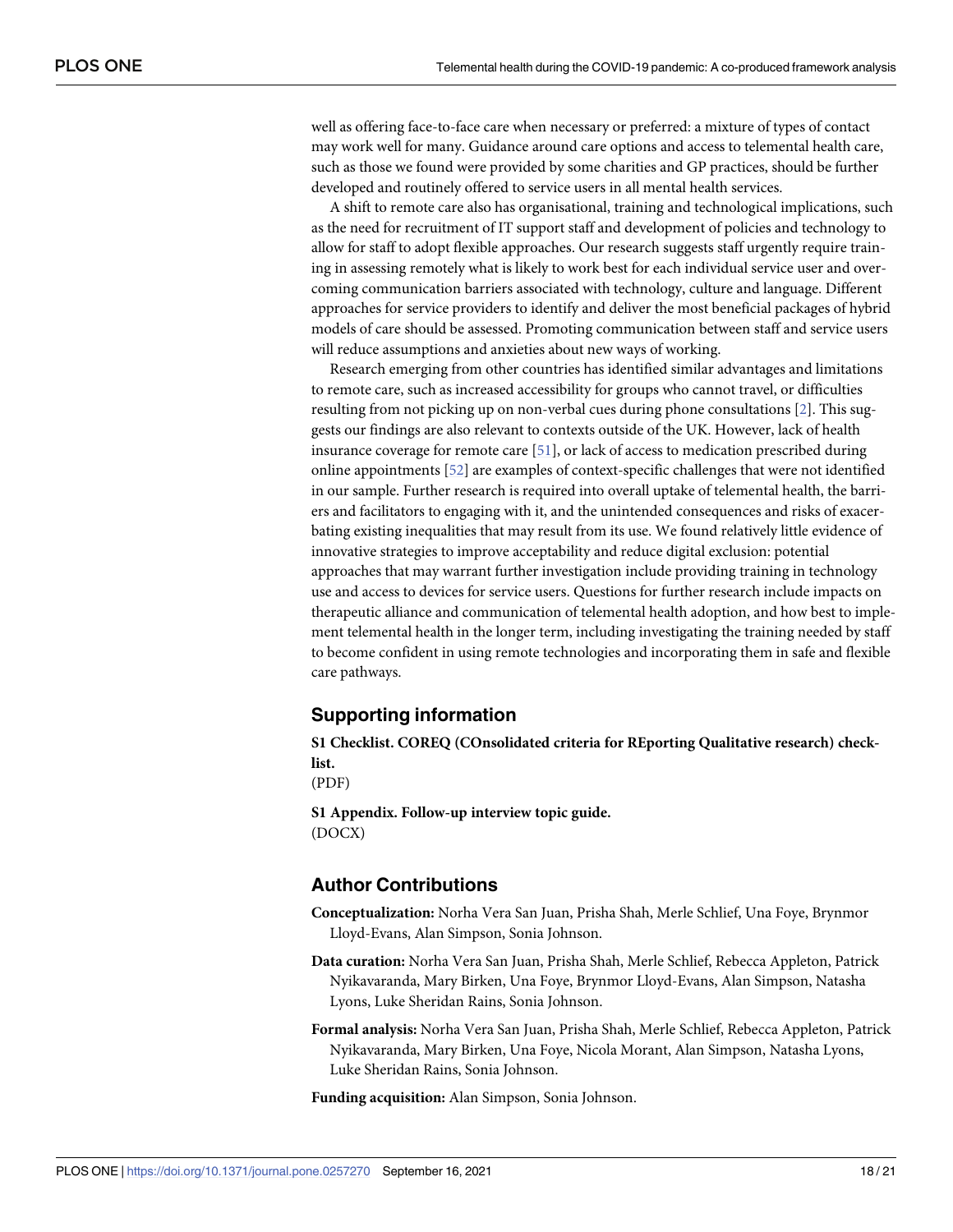<span id="page-18-0"></span>**Investigation:** Alan Simpson, Sonia Johnson.

- **Methodology:** Norha Vera San Juan, Una Foye, Nicola Morant, Alan Simpson, Sonia Johnson.
- **Project administration:** Norha Vera San Juan, Brynmor Lloyd-Evans, Justin J. Needle, Alan Simpson, Zainab Dedat, Sonia Johnson.
- **Resources:** Alan Simpson, Sonia Johnson.

**Software:** Zainab Dedat.

- **Supervision:** Norha Vera San Juan, Brynmor Lloyd-Evans, Sonia Johnson.
- **Validation:** Nicola Morant, Justin J. Needle, Alan Simpson, Luke Sheridan Rains, Zainab Dedat, Sonia Johnson.

**Visualization:** Norha Vera San Juan, Sonia Johnson.

- **Writing – original draft:** Norha Vera San Juan, Prisha Shah, Merle Schlief, Rebecca Appleton, Patrick Nyikavaranda, Mary Birken, Una Foye, Brynmor Lloyd-Evans, Nicola Morant, Justin J. Needle, Alan Simpson, Natasha Lyons, Luke Sheridan Rains, Sonia Johnson.
- **Writing – review & editing:** Norha Vera San Juan, Prisha Shah, Merle Schlief, Rebecca Appleton, Patrick Nyikavaranda, Mary Birken, Una Foye, Brynmor Lloyd-Evans, Nicola Morant, Justin J. Needle, Alan Simpson, Natasha Lyons, Luke Sheridan Rains, Zainab Dedat, Sonia Johnson.

#### **References**

- **[1](#page-1-0).** Wind TR, Rijkeboer M, Andersson G, Riper H. The COVID-19 pandemic: The 'black swan' for mental health care and a turning point for e-health. Internet Interv. 2020; 20. [https://doi.org/10.1016/j.invent.](https://doi.org/10.1016/j.invent.2020.100317) [2020.100317](https://doi.org/10.1016/j.invent.2020.100317) PMID: [32289019](http://www.ncbi.nlm.nih.gov/pubmed/32289019)
- **[2](#page-1-0).** Sheridan Rains L, Johnson S, Barnett P, Steare T, Needle JJ, Carr S, et al. Early impacts of the COVID-19 pandemic on mental health care and on people with mental health conditions: framework synthesis of international experiences and responses. Soc Psychiatry Psychiatr Epidemiol. 2020; 1–12. <https://doi.org/10.1007/s00127-020-01924-7> PMID: [32804258](http://www.ncbi.nlm.nih.gov/pubmed/32804258)
- **[3](#page-1-0).** Hutchings R. The Nuffield Trust | Health care research and policy analysis.
- **[4](#page-1-0).** Watkins S. Stephen Watkins on Twitter: "Most NHS care has been disrupted by Covid, but what has happened in mental health? @NHSBenchmarking data collected across the UK shows most people now receive their care in a non-face to face manner, via the phone & digita.
- **[5](#page-1-0).** Moreno C, Wykes T, Galderisi S, Nordentoft M, Crossley N, Jones N, et al. How mental health care should change as a consequence of the COVID-19 pandemic. The Lancet Psychiatry. 2020; 7: 813– 824. [https://doi.org/10.1016/S2215-0366\(20\)30307-2](https://doi.org/10.1016/S2215-0366%2820%2930307-2) PMID: [32682460](http://www.ncbi.nlm.nih.gov/pubmed/32682460)
- **[6](#page-1-0).** Molodynski A, McLellan A, Craig T, Bhugra D. What does COVID mean for UK mental health care? Int J Soc Psychiatry. 2020; 002076402093259. <https://doi.org/10.1177/0020764020932592> PMID: [32517530](http://www.ncbi.nlm.nih.gov/pubmed/32517530)
- **[7](#page-1-0).** Johnson S, Dalton-Locke C, Vera San Juan N, Foye U, Oram S, Papamichail A, et al. Impact on mental health care and on mental health service users of the COVID-19 pandemic: a mixed methods survey of UK mental health care staff. Soc Psychiatry Psychiatr Epidemiol. 2020; 56: 25–37. [https://doi.org/10.](https://doi.org/10.1007/s00127-020-01927-4) [1007/s00127-020-01927-4](https://doi.org/10.1007/s00127-020-01927-4) PMID: [32857218](http://www.ncbi.nlm.nih.gov/pubmed/32857218)
- **[8](#page-1-0).** AHRQ. Telehealth | AHRQ Digital Healthcare Research: Informing Improvement in Care Quality, Safety, and Efficiency. In: AHRQ (Agency for Healthcare Research and Quality).
- **[9](#page-1-0).** Hilty DM, Ferrer DC, Parish MB, Johnston B, Callahan EJ, Yellowlees PM. The effectiveness of telemental health: a 2013 review. Telemed J E Health. 2013; 19: 444–54. [https://doi.org/10.1089/tmj.2013.](https://doi.org/10.1089/tmj.2013.0075) [0075](https://doi.org/10.1089/tmj.2013.0075) PMID: [23697504](http://www.ncbi.nlm.nih.gov/pubmed/23697504)
- **[10](#page-1-0).** Varker T, Brand RM, Ward J, Terhaag S, Phelps A. Efficacy of synchronous telepsychology interventions for people with anxiety, depression, posttraumatic stress disorder, and adjustment disorder: A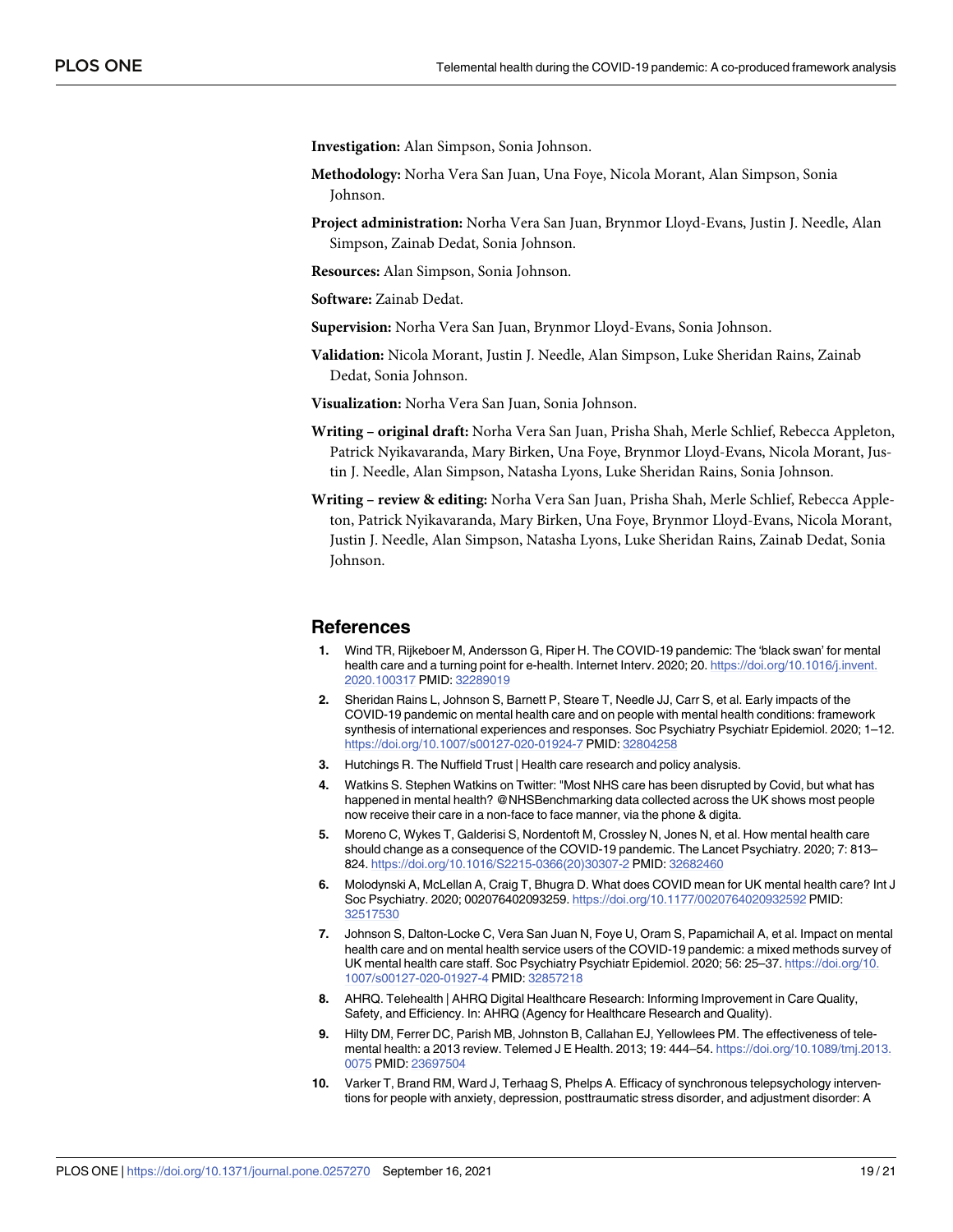rapid evidence assessment. Psychol Serv. 2019; 16: 621–635. <https://doi.org/10.1037/ser0000239> PMID: [29809025](http://www.ncbi.nlm.nih.gov/pubmed/29809025)

- <span id="page-19-0"></span>**11.** Gloff NE, LeNoue SR, Novins DK, Myers K. Telemental health for children and adolescents. Int Rev Psychiatry. 2015; 27: 513–24. <https://doi.org/10.3109/09540261.2015.1086322> PMID: [26540584](http://www.ncbi.nlm.nih.gov/pubmed/26540584)
- **[12](#page-16-0).** Gentry MT, Lapid MI, Clark MM, Rummans TA. Evidence for telehealth group-based treatment: A systematic review. J Telemed Telecare. 2019; 25: 327–342. <https://doi.org/10.1177/1357633X18775855> PMID: [29788807](http://www.ncbi.nlm.nih.gov/pubmed/29788807)
- **13.** Telebehavioural Health Institute. TBHI's Telebehavioral Health Reference Bibliography.
- **14.** Bashshur RL, Shannon GW, Bashshur N, Yellowlees PM. The Empirical Evidence for Telemedicine Interventions in Mental Disorders. Telemed J E Health. 2016; 22: 87–113. [https://doi.org/10.1089/tmj.](https://doi.org/10.1089/tmj.2015.0206) [2015.0206](https://doi.org/10.1089/tmj.2015.0206) PMID: [26624248](http://www.ncbi.nlm.nih.gov/pubmed/26624248)
- **[15](#page-1-0).** Salmoiraghi A, Hussain S. A Systematic Review of the Use of Telepsychiatry in Acute Settings. J Psychiatr Pract. 2015; 21: 389–93. <https://doi.org/10.1097/PRA.0000000000000103> PMID: [26348806](http://www.ncbi.nlm.nih.gov/pubmed/26348806)
- **[16](#page-1-0).** Hilty DM, Luo JS, Morache C, Marcelo DA, Nesbitt TS. Telepsychiatry: An overview for psychiatrists. CNS Drugs. 2002. <https://doi.org/10.2165/00023210-200216080-00003> PMID: [12096934](http://www.ncbi.nlm.nih.gov/pubmed/12096934)
- **[17](#page-2-0).** Hubley S, Lynch SB, Schneck C, Thomas M, Shore J. Review of key telepsychiatry outcomes. World J psychiatry. 2016; 6: 269–82. <https://doi.org/10.5498/wjp.v6.i2.269> PMID: [27354970](http://www.ncbi.nlm.nih.gov/pubmed/27354970)
- **[18](#page-1-0).** Fletcher TL, Hogan JB, Keegan F, Davis ML, Wassef M, Day S, et al. Recent Advances in Delivering Mental Health Treatment via Video to Home. Curr Psychiatry Rep. 2018; 20: 56. [https://doi.org/10.](https://doi.org/10.1007/s11920-018-0922-y) [1007/s11920-018-0922-y](https://doi.org/10.1007/s11920-018-0922-y) PMID: [30032337](http://www.ncbi.nlm.nih.gov/pubmed/30032337)
- **[19](#page-1-0).** Connolly SL, Miller CJ, Lindsay JA, Bauer MS. A systematic review of providers' attitudes toward telemental health via videoconferencing. Clin Psychol Sci Pract. 2020; 27. [https://doi.org/10.1111/cpsp.](https://doi.org/10.1111/cpsp.12311) [12311](https://doi.org/10.1111/cpsp.12311)
- **[20](#page-2-0).** Dorstyn DS, Saniotis A, Sobhanian F. A systematic review of telecounselling and its effectiveness in managing depression amongst minority ethnic communities. J Telemed Telecare. 2013; 19: 338–346. <https://doi.org/10.1177/1357633X13501767> PMID: [24163298](http://www.ncbi.nlm.nih.gov/pubmed/24163298)
- **[21](#page-2-0).** Barnett P, Goulding L, Casetta C, Jordan H, Sheridan-Rains L, Steare T, et al. Remote working in mental health services: a rapid umbrella review of preCOVID-19 literature. medRxiv. medRxiv; 2020. p. 2020.11.30.20240721. <https://doi.org/10.1101/2020.11.30.20240721>
- **[22](#page-2-0).** Turgoose D, Ashwick R, Murphy D. Systematic review of lessons learned from delivering tele-therapy to veterans with post-traumatic stress disorder. J Telemed Telecare. 2018; 24: 575-585. [https://doi.org/](https://doi.org/10.1177/1357633X17730443) [10.1177/1357633X17730443](https://doi.org/10.1177/1357633X17730443) PMID: [28958211](http://www.ncbi.nlm.nih.gov/pubmed/28958211)
- **[23](#page-2-0).** Christensen LF, Moller AM, Hansen JP, Nielsen CT, Gildberg FA. Patients' and providers' experiences with video consultations used in the treatment of older patients with unipolar depression: A systematic review. J Psychiatr Ment Health Nurs. 2020; 27: 258–271. <https://doi.org/10.1111/jpm.12574> PMID: [31677331](http://www.ncbi.nlm.nih.gov/pubmed/31677331)
- [24](#page-2-0). Stoll J, Müller JA, Trachsel M. Ethical Issues in Online Psychotherapy: A Narrative Review. Front Psychiatry. 2020; 10: 993. <https://doi.org/10.3389/fpsyt.2019.00993> PMID: [32116819](http://www.ncbi.nlm.nih.gov/pubmed/32116819)
- **25.** Tullio V, Perrone G, Bilotta C, Lanzarone A, Argo A. Psychological support and psychotherapy via digital devices in Covid-19 emergency time: Some critical issues. Med Leg J. 2020; 88: 73–76. [https://doi.](https://doi.org/10.1177/0025817220926942) [org/10.1177/0025817220926942](https://doi.org/10.1177/0025817220926942) PMID: [32490713](http://www.ncbi.nlm.nih.gov/pubmed/32490713)
- **[26](#page-2-0).** Gillard S, Dare C, Hardy J, Nyikavaranda P, Olive RR, Shah P, et al. Experiences of living with mental health problems during the COVID-19 pandemic in the UK: A coproduced, participatory qualitative interview study. medRxiv. 2020; 2020.11.03.20225169. <https://doi.org/10.1101/2020.11.03.20225169>
- **[27](#page-2-0).** Scott TM. Treating adult depression in rural areas through videoconferencing. Diss Abstr Int Sect B Sci Eng. 2009.
- **28.** Shore JH, Schneck CD, Mishkind MC. Telepsychiatry and the Coronavirus Disease 2019 Pandemic— Current and Future Outcomes of the Rapid Virtualization of Psychiatric Care. JAMA Psychiatry. 2020 [cited 23 Sep 2020]. <https://doi.org/10.1001/jamapsychiatry.2020.1643> PMID: [32391861](http://www.ncbi.nlm.nih.gov/pubmed/32391861)
- **29.** Cowan KE, McKean AJ, Gentry MT, Hilty DM. Barriers to Use of Telepsychiatry: Clinicians as Gatekeepers. Mayo Clin Proc. 2019; 94. <https://doi.org/10.1016/j.mayocp.2019.04.018> PMID: [31806104](http://www.ncbi.nlm.nih.gov/pubmed/31806104)
- **[30](#page-2-0).** Vis C, Mol M, Kleiboer A, Bührmann L, Finch T, Smit J, et al. Improving Implementation of eMental Health for Mood Disorders in Routine Practice: Systematic Review of Barriers and Facilitating Factors. JMIR Ment Heal. 2018; 5: e20. <https://doi.org/10.2196/mental.9769> PMID: [29549072](http://www.ncbi.nlm.nih.gov/pubmed/29549072)
- **[31](#page-2-0).** Fisk M, Livingstone A, Pit SW. Telehealth in the Context of COVID-19: Changing Perspectives in Australia, the United Kingdom, and the United States. J Med Internet Res. 2020; 22: e19264. [https://doi.](https://doi.org/10.2196/19264) [org/10.2196/19264](https://doi.org/10.2196/19264) PMID: [32463377](http://www.ncbi.nlm.nih.gov/pubmed/32463377)